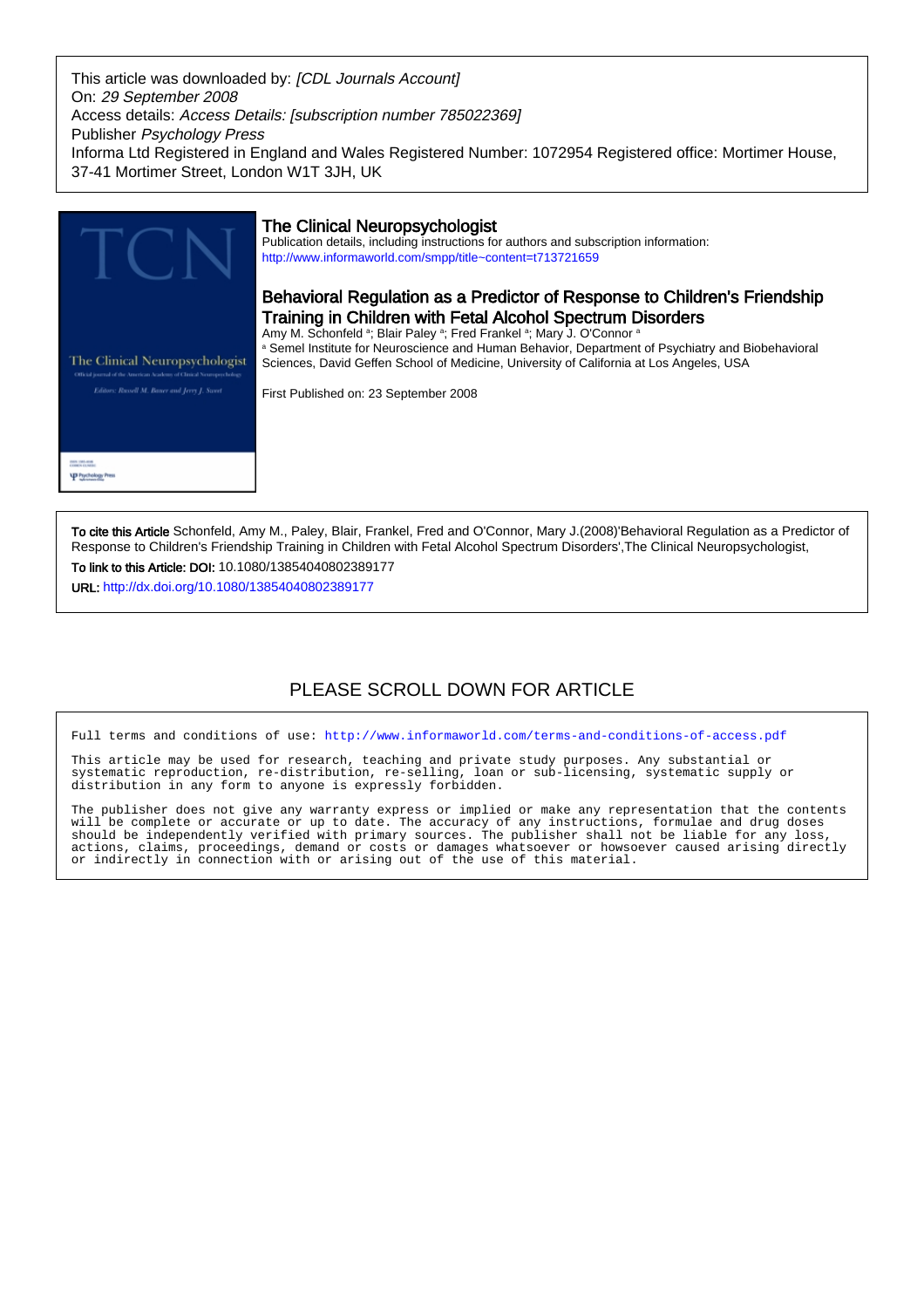The Clinical Neuropsychologist, 2008, 1–18, iFirst http://www.psypress.com/tcn ISSN: 1385-4046 print/1744-4144 online DOI: 10.1080/13854040802389177

# BEHAVIORAL REGULATION AS A PREDICTOR OF RESPONSE TO CHILDREN'S FRIENDSHIP TRAINING IN CHILDREN WITH FETAL ALCOHOL SPECTRUM DISORDERS

Amy M. Schonfeld, Blair Paley, Fred Frankel, and Mary J. O'Connor

Semel Institute for Neuroscience and Human Behavior, Department of Psychiatry and Biobehavioral Sciences, David Geffen School of Medicine, University of California at Los Angeles, USA

Children with fetal alcohol spectrum disorders (FASDs) evidence an array of structural brain abnormalities and neurocognitive deficits. Furthermore, previous research suggests that deficits in executive functioning (EF) may be associated with significant difficulties in the formation of positive peer relationships in this population. The purpose of the current study was to examine the role of EF as a predictor of treatment response to a controlled social skills intervention for children with FASDs. A total of 100 children between the ages of 6 and 12 received Children's Friendship Training (CFT). Prior to treatment, parents completed the Behavior Rating Inventory of Executive Functioning (BRIEF). Treatment outcome was measured using parent report on the Social Skills Rating System (SSRS). The results demonstrated that behavioral regulation as measured on the BRIEF predicted the effectiveness of CFT for children with FASDs, regardless of general intellectual functioning. Specifically, the ability to control impulses, solve problems flexibly, and monitor emotional responses significantly predicted improvement in social skills and reduction in problem behaviors following CFT.

Keywords: Fetal alcohol spectrum disorder; Friendship training; Social skills; FAS.

# INTRODUCTION

Over the past 30 years, mounting evidence has prompted increased attention to the role of prenatal alcohol use in the occurrence of a wide range of developmental problems (Sokol, Delaney-Black, & Nordstrom, 2003). Adverse effects associated with prenatal alcohol exposure vary depending on the amount and pattern of alcohol consumed, and include teratogenic effects on the brain (Sokol et al., 2003). Fetal alcohol syndrome (FAS) is the most severe condition in the live offspring of women who used alcohol during pregnancy and is characterized by facial malformations, growth deficiencies, and central nervous

Address correspondence to: Mary J. O'Connor, Director, Fetal Alcohol Spectrum Disorders Clinic, UCLA Semel Institute for Neuroscience and Human Behavior, Department of Psychiatry and Biobehavioral Science, 760 Westwood Plaza 68-265-A, Los Angeles, CA, USA 90024-1759. E-mail: MOConnor@mednet.ucla.edu

Accepted for publication: August 5, 2008. First published online: Month day, year.

2008 Psychology Press, an imprint of the Taylor & Francis group, an Informa business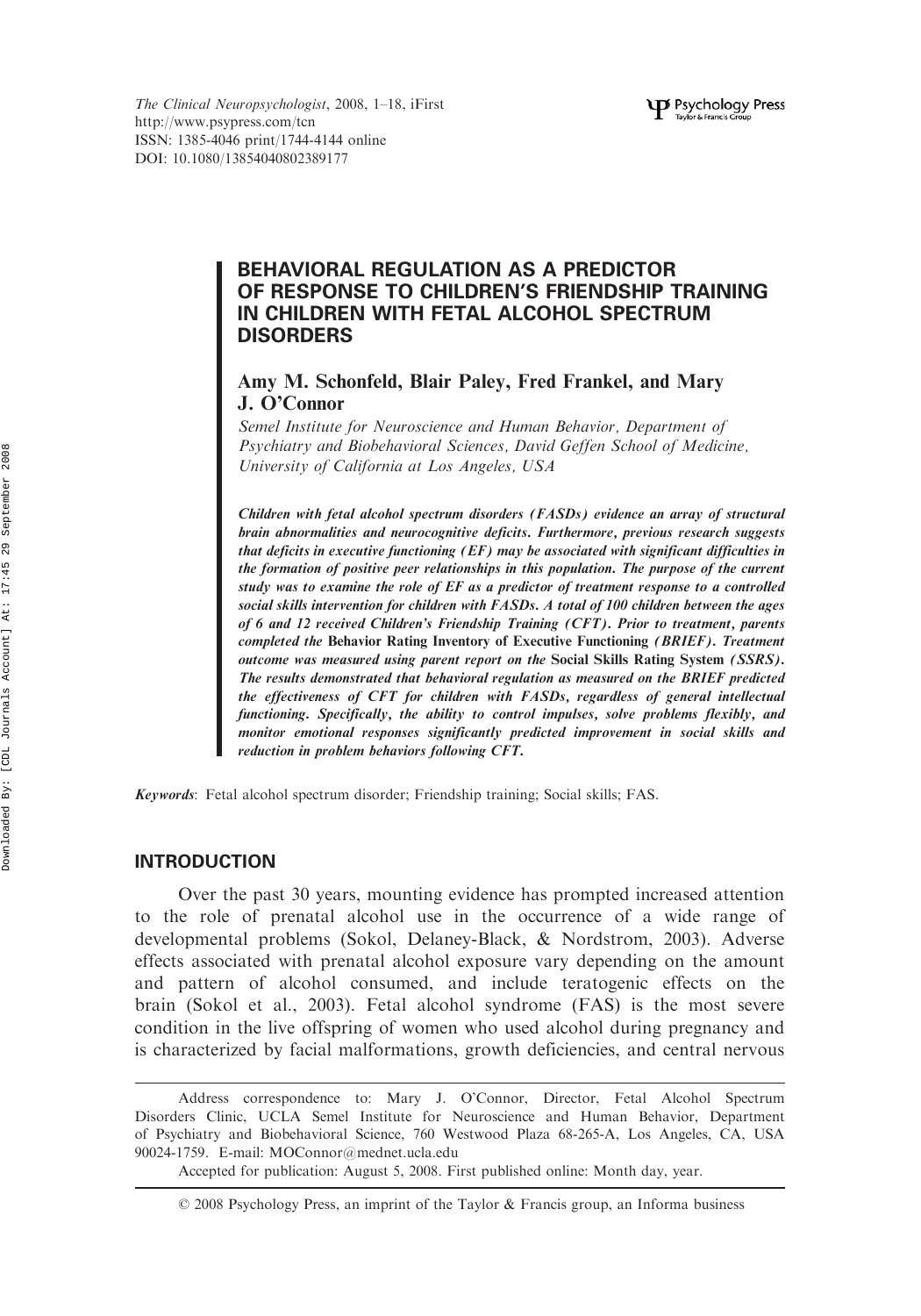system deficits (Jones & Smith, 1973). Although not all exposed individuals will meet criteria for FAS, many will have significant problems associated with alcohol exposure in utero (Stratton, Howe, & Battaglia, 1996). These individuals have been defined as having partial FAS (PFAS), alcohol-related neurodevelopmental disorders (ARND), or alcohol-related birth defects (ARBD) according to the Institute of Medicine's (IOM) suggested classification scheme (Stratton et al., 1996). The entire continuum of effects, encompassed under the rubric of fetal alcohol spectrum disorders (FASDs; Warren et al., 2004), is estimated to represent at least 1% of all live births (May & Gossage, 2001).

Research on structural brain changes in individuals with prenatal alcohol exposure using magnetic resonance imaging (MRI) has documented overall reductions in brain size and greater than expected reductions in the sizes of the basal ganglia, corpus callosum, and anterior cerebellar vermis (see Riley, McGee, & Sowell, 2004; Spadoni, McGee, Fryer, & Riley, 2007 for review). Reductions in the basal ganglia are greatest in the caudate and occur following heavy prenatal alcohol exposure, even without the facial dysmorphia associated with FAS. Similar results are reported for the cerebellum. Case reports utilizing MRI have replicated the finding of corpus callosum agenesis in individuals with fetal alcohol exposure (Johnson, Swayze, Sato, & Andreasen, 1996; Swayze et al., 1997). In fact, it has been proposed that prenatal alcohol exposure may be the most common cause of this anomaly (Jeret, Serur, Wisniewski, & Frisch, 1986). Most recently, advances in quantitative brain image analysis techniques have revealed abnormalities in the perisylvian cortices of the temporal and parietal lobes, particularly in the left hemisphere (Sowell et al., 2001). With regard to the importance of these structures for neurocognitive functioning, the caudate communicates with the dorsolateral prefrontal cortex and appears to be involved in cognition, particularly with executive functions (EF) (Cummings, 1993) whereas the cerebellum has been implicated in EF through connectivity with the frontal lobe (Schweizer et al., 2008). Impairments in planning, response inhibition, cognitive flexibility, verbal and nonverbal fluency, abstract reasoning, and problem solving are prominent in children with prenatal alcohol exposure (Kodituwakku, 2007; Kodituwakku, Kalberg, & May, 2001; Rasmussen, 2005; Rasmussen, Horne, & Witol, 2006). Frontal lobe deficits, particularly in the inferior parietal/perisylvian areas, may explain problems in response inhibition and poor behavioral regulation in alcoholexposed children. They may also help to explain poor psychosocial functioning, social skills, and interpersonal relations following prenatal exposure to alcohol (McGee & Riley, 2006; Schonfeld, Paley, Frankel, & O'Connor, 2006; Thomas, Kelly, Mattson, & Riley, 1998; Whaley, O'Connor, & Gunderson, 2001). Both executive and social functioning deficits are correlated with indices of the metabolic composition of the medial temporal and frontal lobes (Nash et al., 2006a, 2006b). Importantly, when children exposed to alcohol prenatally have been compared to other developmentally disabled children who were equally microcephalic and functionally impaired, their respective brain abnormalities were shown to be different, both structurally and functionally (Riley et al., 2004). Taken together, these results suggest that there is a distinct pattern of brain damage that results from heavy prenatal alcohol exposure that may be distinguished from other neurodevelopmental disorders.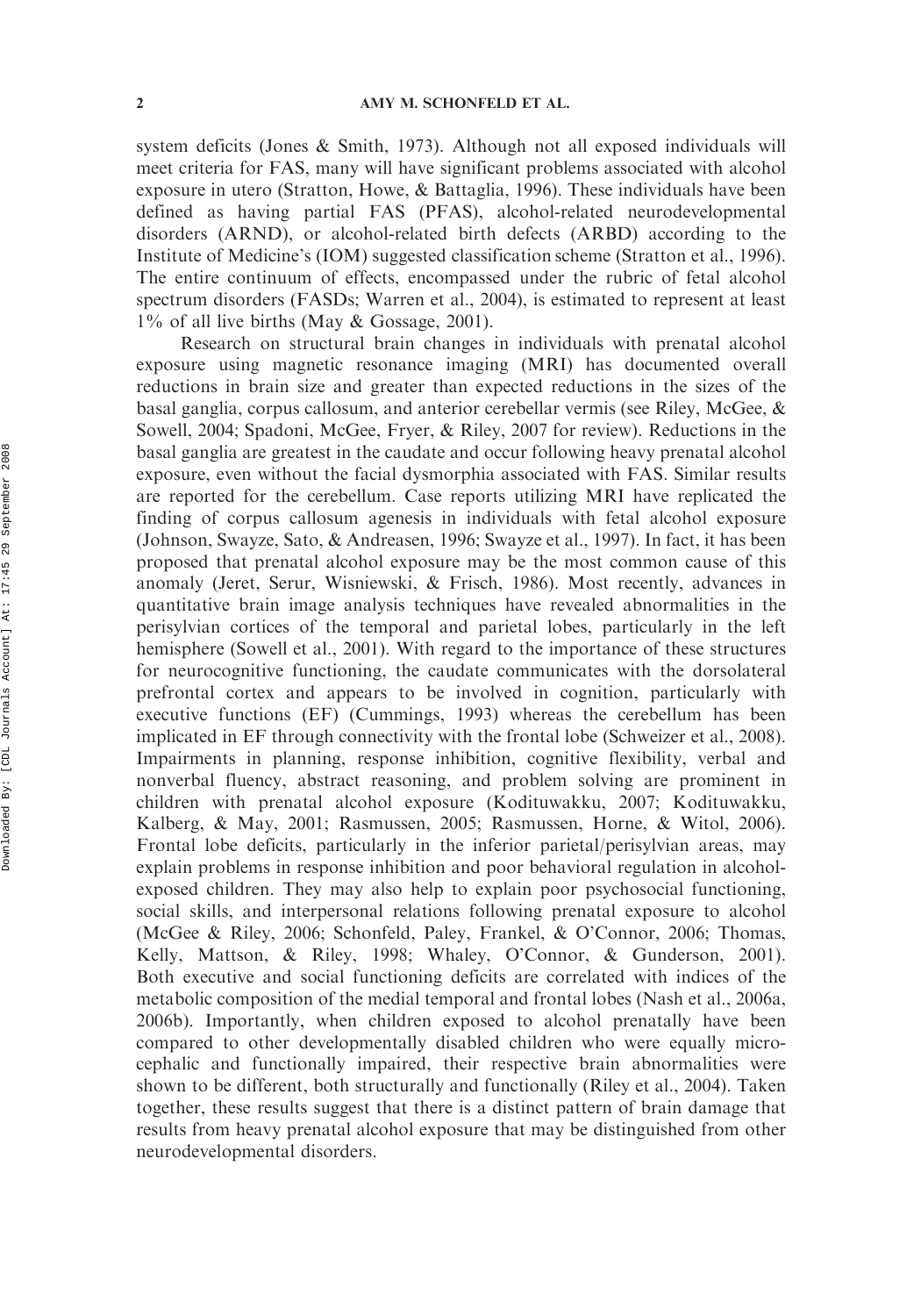The neuropsychological literature highlights EF as a necessary component for social competence and studies of various populations of children with developmental problems have linked it to social abilities (McEvoy, Rogers, & Pennington, 1993; Warschausky, Giacoletti Argento, Hurvitz, & Berg, 2003). For example, a recent study demonstrated that in a group of adolescent boys with conduct disorder, impairments in decision making, anticipating consequences, delay of gratification, and impulsivity were predictive of poor outcome in social performance following intervention (Fishbein et al., 2005). In the only study to date that has examined the association between EF and social skills in younger children (aged 6 to 12 years) with prenatal exposure to alcohol it was found that EF, as rated by both parents and teachers, was highly predictive of child behavior (Schonfeld et al., 2006). In this study difficulty with regulation of behavior, as measured by the Behavior Rating Inventory of Executive Functioning (Gioia, Isquith, Guy, & Kenworthy, 2000), was found to be significantly associated with ratings of social skills and problem behaviors on the Social Skills Rating System (Gresham & Elliott, 1990). Specifically, in children with prenatal alcohol exposure, difficulty in shifting cognitive set and modulating emotions and behavior via appropriate inhibitory control was predictive of poorer social skills and more problem behaviors.

The findings reported above have implications for clinical interventions aimed at improving social competence in children with FASDs. The purpose of the current study was to examine the role of daily executive behaviors as a predictor of treatment response to a controlled social skills intervention for children with FASDs. Of interest was whether or not the child's ability to shift cognitive set, modulate emotions and behavior via appropriate inhibitory control (behavioral regulation), self-monitor behavior, and actively problem solve (metacognition) were related to treatment response. No previous studies have systematically implemented social skills training for children with FASDs and, to our knowledge, this is the first study of its kind to assess the relation between daily executive behaviors and treatment response in this population. The results of this study will be particularly relevant given the specific risk for delinquent behavior found in children with FASDs and the importance of early positive social relations in mitigating negative secondary outcomes (Schonfeld, Mattson, & Riley, 2005; Streissguth et al., 2004).

# METHOD

### **Participants**

Participants were 100 children (51% male) between 6 and 12 years ( $M = 8.59$ ;  $SD = 1.56$ ) with prenatal alcohol exposure. All children had measurable social skills deficits (at least 1 standard deviation below the mean) on the Socialization domain of the Vineland Adaptive Behavior Scales (VABS; Sparrow, Balla, & Cicchetti, 1984), and a Vocabulary IQ of  $\geq$  70 (*M* = 93.58; *SD* = 14.73) on the *Kaufman Brief* Intelligence Test (Kaufman & Kaufman, 1990). Mean Composite IQ was 97.24  $(SD = 14.83)$ . Children were excluded from the study if they had medical conditions that might preclude study participation, major sensory or motor deficits, or a diagnosis of pervasive developmental disorder.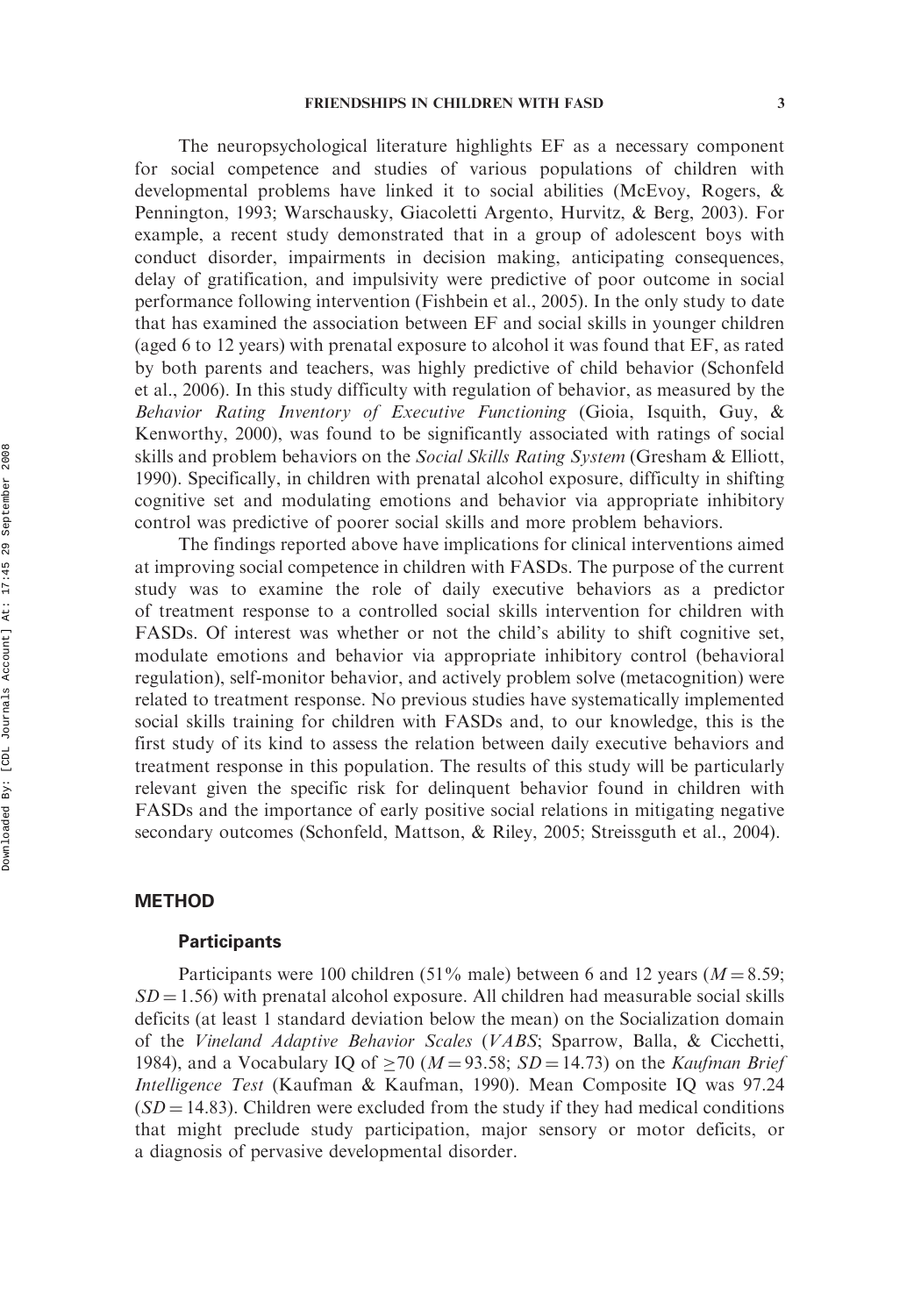#### 4 AMY M. SCHONFELD ET AL.

| Variables                                 | Total sample $(N = 100)$ |
|-------------------------------------------|--------------------------|
| Ethnicity $(\% )$                         |                          |
| White, non hispanic                       | 54.0                     |
| Black, non hispanic                       | 17.0                     |
| Hispanic                                  | 17.0                     |
| Asian                                     | 2.0                      |
| Mixed                                     | 10.0                     |
| Child gender: males $(\% )$               | 51.0                     |
| Child age in years $(M, SD)$              | 8.59 (1.56)              |
| Child composite IQ $(M, SD)^a$            | 97.24 (14.83)            |
| Child verbal IO <sup>b</sup>              | 93.58 (14.73)            |
| Child socialization <sup>c</sup>          | 62.83(8.04)              |
| Biological mother $(\% )$                 | 21.0                     |
| Number of Placements $(M, SD)$            | 2.18(0.20)               |
| Primary caregiver married/partner $(\% )$ | 62.0                     |
| Primary caregiver yrs education $(M, SD)$ | 16.28(0.26)              |
| FAS present $(\% )$                       | 11.0                     |

Table 1 Sample demographics

a Kaufman Brief Intelligence Test Composite IQ.

b Kaufman Vocabulary Subtest.

c Vineland Socialization Standard Score.

As seen in Table 1, the ethnic breakdown of the sample was 54% White Non-Hispanic, 17% Black Non-Hispanic, 17% Hispanic, and 12% other ethnicities. The majority of the children resided in adoptive or foster homes (79%) as opposed to biological homes (21%), although some adoptive families were biologically related (e.g., kinship care such as grandparents  $= 14\%$ ). The proportion of children in this sample living in adoptive or foster care is reasonably representative of the larger population of children with FASDs, as it has been estimated that approximately two-thirds of these children are raised outside their biological homes (National Organization for Fetal Alcohol Syndrome, 2006).

Children received a physical examination to assess for the presence of the diagnostic features of fetal alcohol spectrum disorders (FASDs) using the Diagnostic Guide for Fetal Alcohol Spectrum Disorders (Astley, 2004), which is described in more detail below. On the basis of the four-digit diagnostic system, 11% of children were diagnosed with FAS, 43% with partial FAS, and 46% with static encephalopathy which would be classified as having ARND according to guidelines developed by Dr. Astley (written communication, July 5, 2006) for converting the four-digit code to the diagnostic categories proposed by the Institute of Medicine (Stratton et al., 1996). This diagnosis is also consistent with the guidelines proposed by Chudley and colleagues (Chudley et al., 2005) for reconciling the IOM nomenclature and the four-digit code. No child met the IOM criteria for Alcohol Related Birth Defects (ARBD).

### Procedures

All study-related activities took place at the University of California at Los Angeles, Semel Institute for Neuroscience and Human Behavior.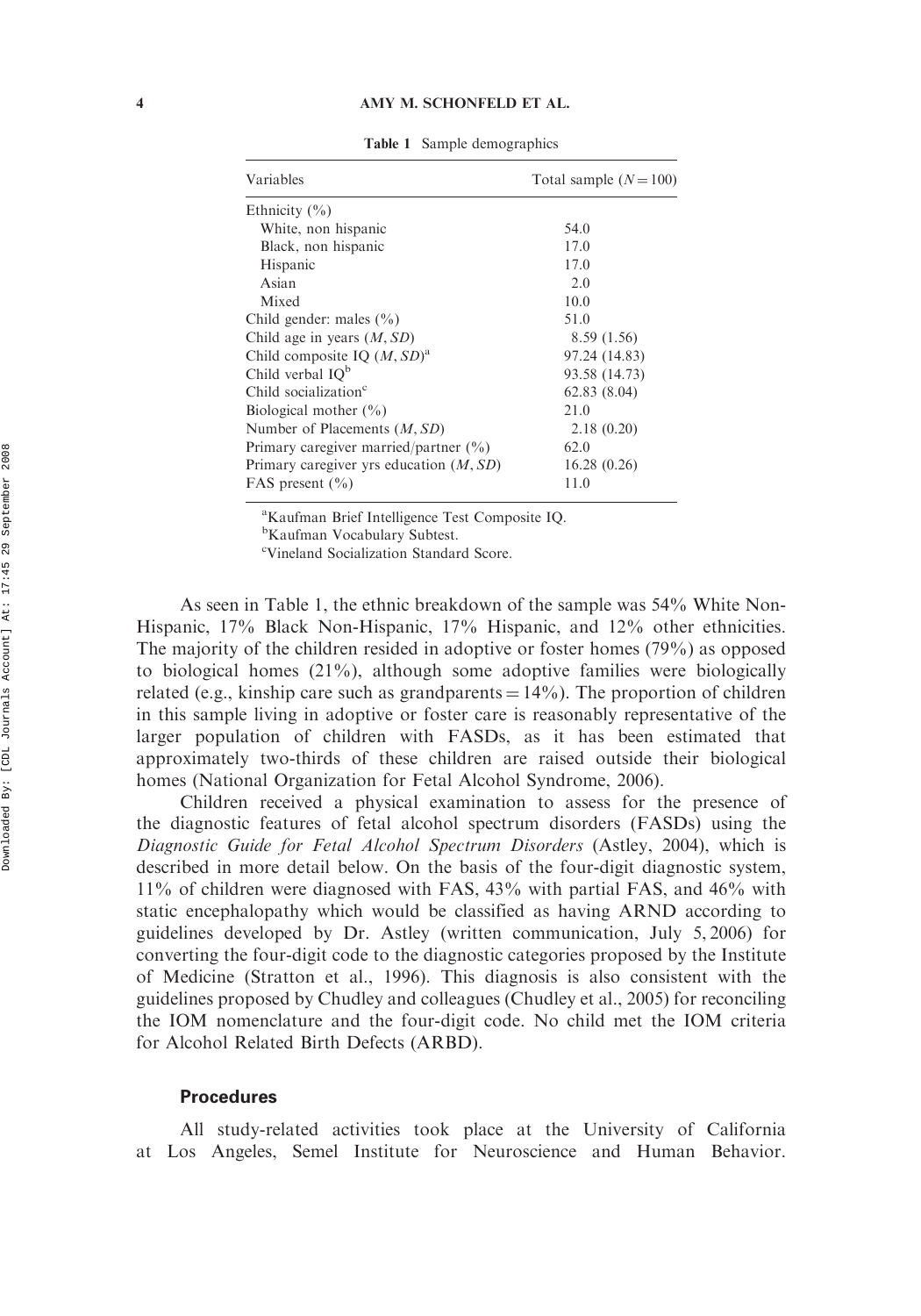The University of California at Los Angeles and the Centers for Disease Control and Prevention Institutional Review Boards approved all procedures and a Certificate of Confidentiality was obtained from the NIAAA prior to participant recruitment. Informed consent was obtained from the parent (s) and assent from children  $\geq$ 7 years of age.

Participants were recruited through various clinical and community contacts, including the UCLA Semel Institute for Neuroscience and Human Behavior and the UCLA Medical Center. Letters and fliers were mailed to local health care providers, schools, and non-clinical community contacts (e.g., YMCA). Interested participants contacted the project coordinator who conducted a screening interview by telephone to determine initial eligibility. If participants were eligible, baseline testing was scheduled prior to initiating the social skills intervention. Baseline measures included demographic information, IQ testing, the physical examination, and parent report of EF and social skills.

#### Social skills treatment

The social skills treatment employed was Children's Friendship Training (CFT) developed by Frankel and Myatt (Frankel, 2005; Frankel & Myatt, 2003). CFT is a manualized, evidence-based social skills intervention that has been fieldtested on over 1000 children in multiple clinical and research settings. This treatment has yielded significant social skills gains as reported by both teachers and parents at post-treatment and follow up for a large number of children from different outpatient clinical samples (Frankel, Myatt, & Cantwell, 1995; Frankel et al., 1997; Frankel, Myatt, & Feinberg, 2007; O'Connor et al., 2006). The development of CFT arose out of a need for more efficacious social skills treatment following findings of low effect sizes (Kavale, Mathur, Forness, Rutherford, & Quinn, 1997) and poor generalization from treatment settings (DuPaul & Eckert, 1994) in prior social skills interventions.

A central component of CFT is parental assistance to children in establishing social networks and in practicing newly learned skills outside of the treatment setting. The CFT was modified with specific treatment adaptations to account for the neurocognitive deficits common among children with FASDs. Modifications made primarily involved augmentation in how the treatment was delivered, rather than changes in the content or components of the intervention, thus preserving the basic integrity of the treatment (Laugeson et al., 2007). Skills taught included: (1) social network formation with the aid of the parent (Parke, Neville, Burks, Boyum, & Carson, 1994); (2) informational interchange with peers leading to a common-ground activity (Black & Hazen, 1990); (3) entry into a group of children already in play (Gelb & Jacobson, 1988); (4) in-home play dates (Frankel, 1996; Frankel & Myatt, 2003); and (5) conflict avoidance and negotiation (Rose & Asher, 1999). Table 2 provides an outline of the specific social skills that were taught in the intervention. These skills were taught in a small group setting through instruction on simple rules of social behavior; modeling, rehearsal, and performance feedback during treatment sessions; rehearsal at home; homework assignments; and coaching by parents during play between children.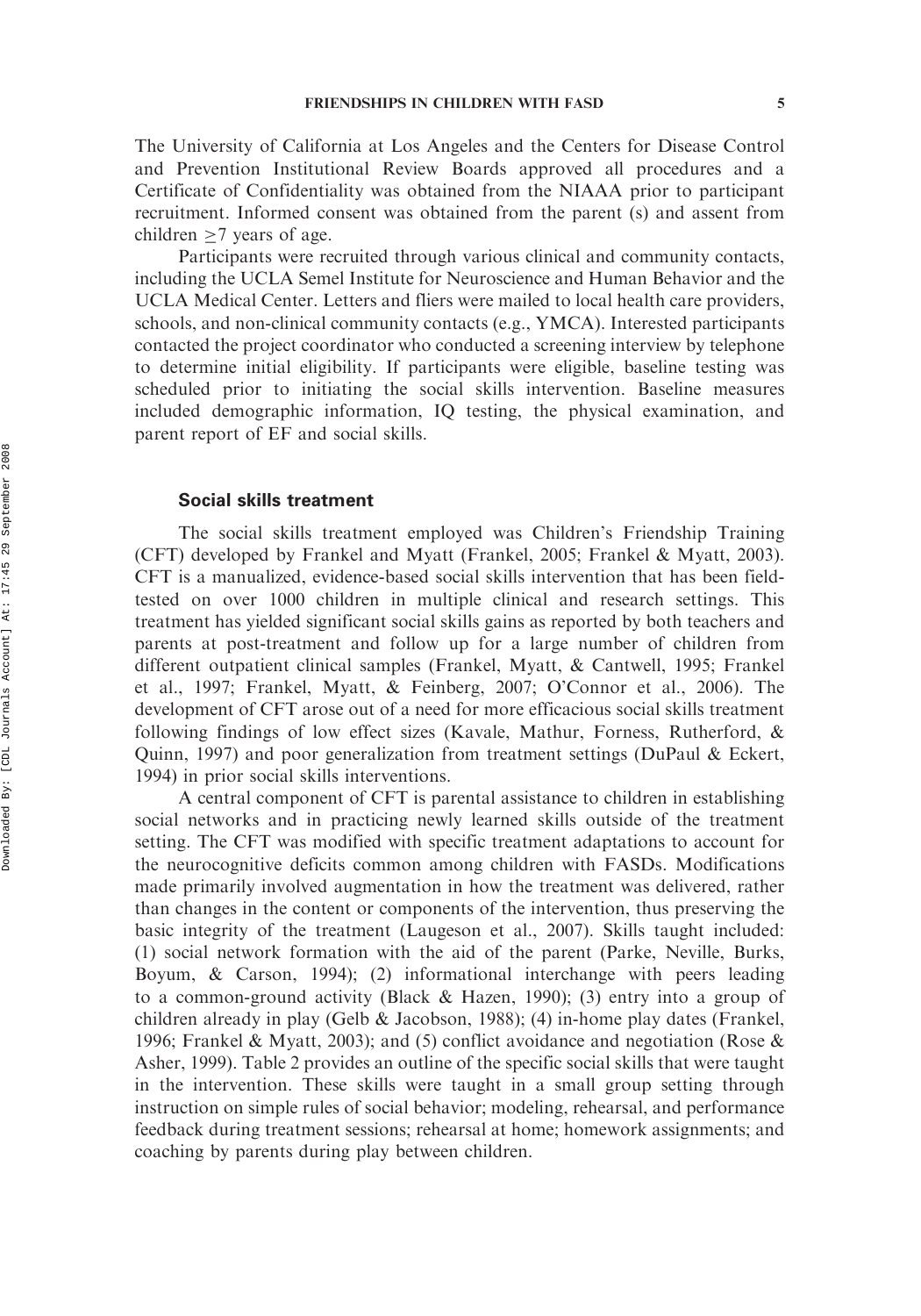| ı<br>١<br>¢<br>ś<br>¢<br>b<br>ć<br>ı |
|--------------------------------------|
| I<br>۱<br>l<br>Ï<br>١<br>J           |
| ċ<br>ć<br>ı                          |
| I<br>١<br>ı<br>I<br>ı                |
| 1<br>ı<br>ä                          |
| í<br>ï<br>j<br>l<br>l<br>ı<br>f<br>I |
| ì<br>ı<br>ı<br>ï<br>I                |
| I<br>í<br>Ą<br>۱                     |
| ï<br>l<br>ļ                          |
| l<br>١<br>Ï<br>i<br>ı<br>ļ<br>I<br>١ |

|               |                                                               | Table 2 Description of child and parent treatment sessions                                                                                                                                                                   |                                                                                       |                                                                                                                                                                                   |
|---------------|---------------------------------------------------------------|------------------------------------------------------------------------------------------------------------------------------------------------------------------------------------------------------------------------------|---------------------------------------------------------------------------------------|-----------------------------------------------------------------------------------------------------------------------------------------------------------------------------------|
| Session       | Topic child group                                             | Goals child group                                                                                                                                                                                                            | Topic parent group                                                                    | Goals parent group                                                                                                                                                                |
|               | Rules of the group; elements of<br>good communication         | ments of good communication<br>by introducing themselves to<br>Children learn and practice ele-<br>one another                                                                                                               | limitations of intervention: what<br>Goals and methods of treatment;<br>not to expect | Parents learn about importance of<br>their role in the intervention;<br>group leader reviews context<br>and stability of sociometric<br>categories                                |
| $\mathcal{L}$ | Having a conversation                                         | Children learn how to exchange<br>information, good and bad<br>places to make friends                                                                                                                                        | Having a conversation                                                                 | sation skills, and how to better<br>child develop two-way conver-<br>communicate with their child<br>Parents learn how to help their                                              |
| 3             | Joining a group of children already<br>at play: "slipping in" | how to "slip in" or join a group<br>Children learn when, where, and<br>of children already at play                                                                                                                           | Supporting child friendships                                                          | settings for play dates; sources<br>of potential playmates; impor-<br>Parents learn about appropriate<br>tance of adequate time avail-<br>ability for play dates                  |
| 4             | Joining a group of children already<br>at play: "slipping in" | Children learn more techniques for<br>tion from group entry, and what<br>group entry, reasons for rejec-<br>to do in response to rejection                                                                                   | Joining a group of children already<br>at play: "slipping in"                         | already at play, and importance<br>of their child taking "no" for an<br>how their children should "slip<br>Parents learn when, where, and<br>in" to a group of children<br>answer |
| 5             | How to be a good sport                                        | Children learn and practice basic<br>rules of being a good sport                                                                                                                                                             | Joining a group of children already<br>at play: "slipping in"                         | Parents learn how to help their<br>child practice "slipping in"<br>outside of the session                                                                                         |
| $\circ$       | How to be a good sport                                        | while playing games, and nego-<br>children, techniques of persua-<br>sion and negotiation. Children<br>tiating changes in games when<br>practice praising one another<br>Children learn to praise other<br>they become bored | Appropriate games for play dates                                                      | and games to exclude for indoor<br>Parents learn appropriate games<br>and outdoor play                                                                                            |

# 6 AMY M. SCHONFELD ET AL.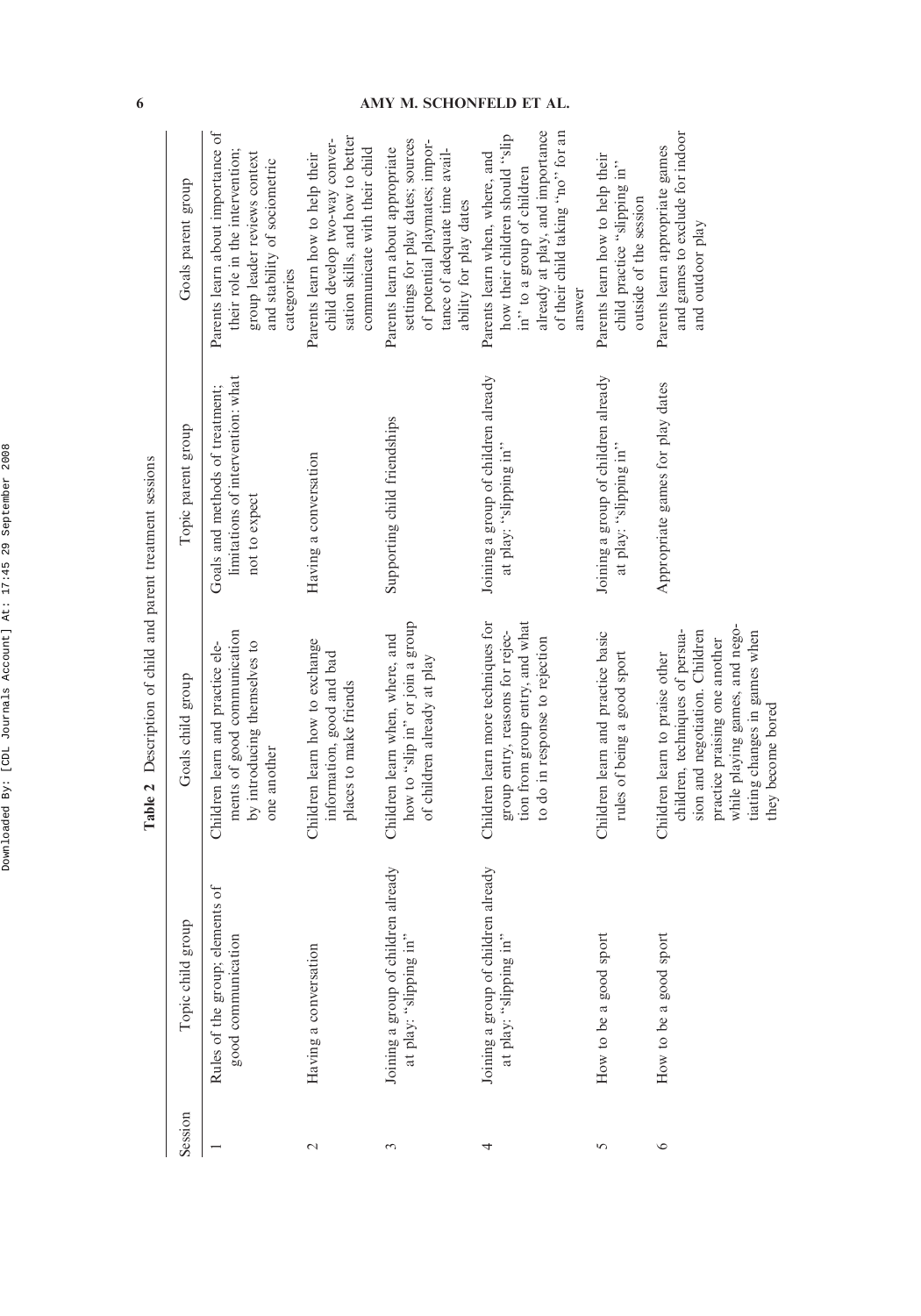Downloaded By: [CDL Journals Account] At: 17:45 29 September 2008 Downloaded By: [CDL Journals Account] At: 17:45 29 September 2008

| child and physical resources for<br>their responsibilities for the play<br>play dates. Parents learn about<br>potential playmates for their<br>Parents learn about sources for<br>date | Parents learn about effective stra-<br>instructed on appropriate role<br>tegies their child can use to<br>handle teasing and are<br>play for practice   | appropriately and effectively to<br>about their child's behavior so<br>as to minimize their child get-<br>other adults who complain<br>Parents learn how to respond<br>ting a negative reputation | Parents learn rules of being a good<br>winner and how to encourage<br>their child's practice of those<br>rules | Parents learn how to support their<br>defusing confrontations with<br>child's use of strategies for<br>another child    | evaluation and participate in the<br>Parents complete post treatment<br>child's graduation ceremony<br>and party |
|----------------------------------------------------------------------------------------------------------------------------------------------------------------------------------------|---------------------------------------------------------------------------------------------------------------------------------------------------------|---------------------------------------------------------------------------------------------------------------------------------------------------------------------------------------------------|----------------------------------------------------------------------------------------------------------------|-------------------------------------------------------------------------------------------------------------------------|------------------------------------------------------------------------------------------------------------------|
| Play dates                                                                                                                                                                             | How to handle teasing                                                                                                                                   | plaining about child's behavior<br>How to handle other adults com-                                                                                                                                | How to be a good winner                                                                                        | Bullies and conflict situations                                                                                         | Graduation                                                                                                       |
| Children learn and practice rules of<br>being the "host" during inter-<br>active indoor games                                                                                          | Children learn and practice strate-<br>humorously to teasing, so as to<br>reduce the likelihood of further<br>gies for reacting neutrally or<br>teasing | accused of bad behavior by an<br>Children learn how to handle<br>situations when unjustly<br>adult                                                                                                | Children learn and practice rules of<br>being a good winner                                                    | flict and have the opportunity to<br>Children learn how to avoid con-<br>practice strategies for conflict<br>resolution | Post treatment evaluation, gradua-<br>tion ceremony, and party for the<br>children and their parents             |
| Rules of being a good host                                                                                                                                                             | How to handle teasing                                                                                                                                   | Unjustified accusations                                                                                                                                                                           | How to be a good winner                                                                                        | Bullies and conflict situations                                                                                         | Graduation                                                                                                       |
| Γ                                                                                                                                                                                      | $\infty$                                                                                                                                                | $\circ$                                                                                                                                                                                           | $\equiv$                                                                                                       |                                                                                                                         | $\overline{c}$                                                                                                   |

# FRIENDSHIPS IN CHILDREN WITH FASD 7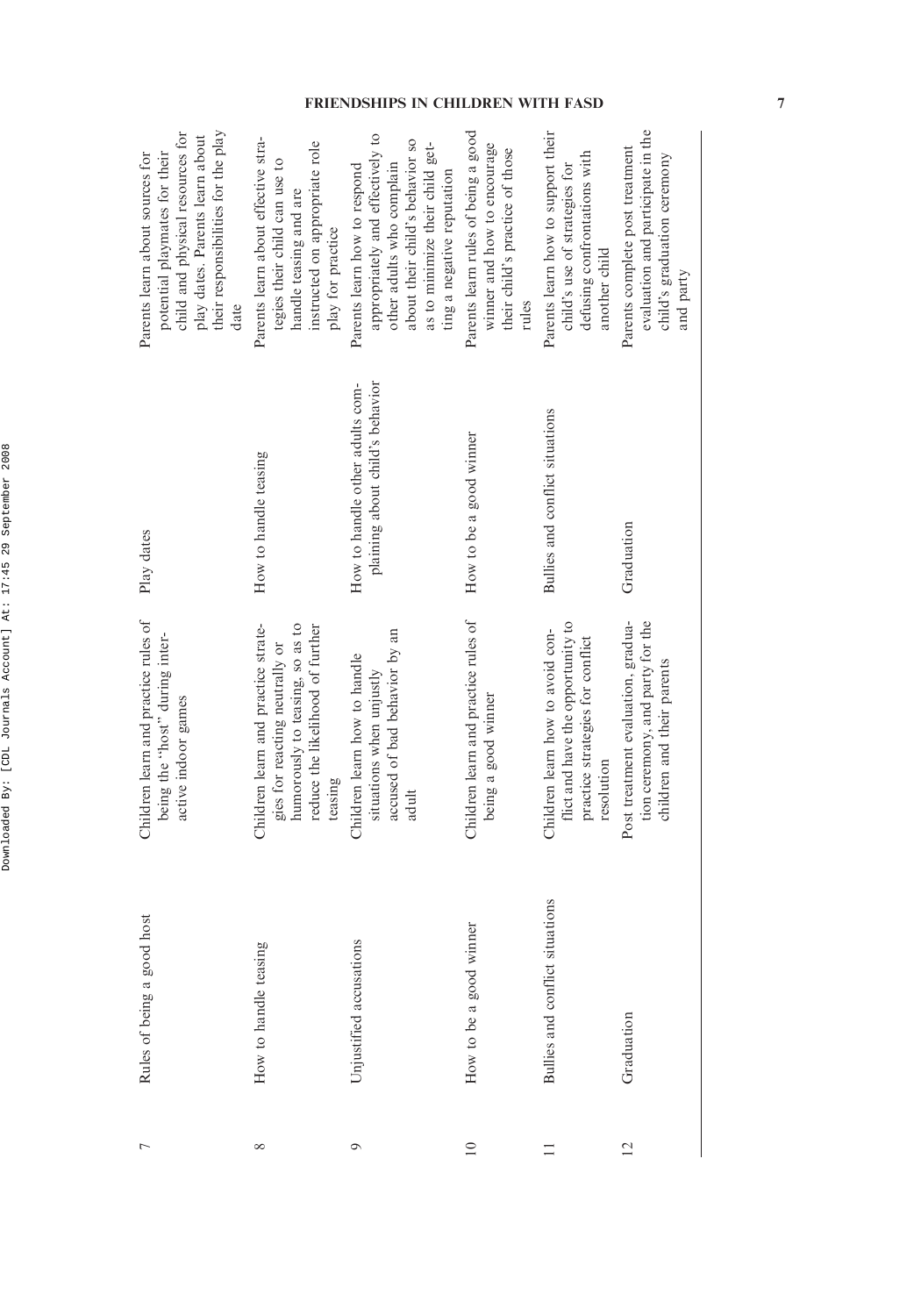### 8 AMY M. SCHONFELD ET AL.

Children were assigned in groups of seven or eight to one of two conditions: CFT or Delayed Treatment Control (DTC). Children in the CFT group received 12 sessions, 90 minutes in length, delivered over the course of 12 weeks. Parents attended separate concurrent sessions in which they were instructed on advocacy issues related to FASD and on key social skills being taught to their children. Incentives included weekly pizza dinners, free baby-sitting for siblings, and \$30 for completion of study assessments. Following a 12-week waiting period, children in the DTC group received treatment identical to the CFT group. For this study, data from children in both conditions following treatment were combined. Of the original 100 children, 96 completed treatment. Of the children who did not complete treatment, two did so because of family illness (CFT,  $n = 1$ ; DTC,  $n = 1$ ) and two were asked to leave the program because of excessive aggression that could not be safely monitored in the groups (CFT,  $n = 1$ ; DTC,  $n = 1$ ).

Postdoctoral fellows and child clinical psychology interns conducted the treatment. Fidelity checklists covering the primary content of the protocol were created for each treatment session. Undergraduate psychology students, trained to reliability, served as fidelity coders and coded all sessions live. If a group leader failed to cover any primary content, the coder reminded them during the sessions. Using this method, no substantial deviations from the treatment protocol were noted.

### **Instruments**

### Eligibility measures

**Demographic questionnaire.** All parents completed a demographic questionnaire that included child gender, age, ethnicity, family living arrangement (biological/non-biological home), number of prior home placements, and maternal education.

**Health Interview for Women.** If they were available, biological mothers were administered the Health Interview for Women (O'Connor, Kogan, & Findlay, 2002). The interview yields standard alcohol measures of average number of drinks per drinking occasion, maximum drinks per occasion, and the frequency of both. One drink was considered to be 0.60 ounces of absolute alcohol. All alcohol levels obtained were considered estimates of actual exposure because they were based on maternal self-report. The criterion for alcohol exposure was  $\geq 7$  drinks within a 1-week period or  $\geq$  3 drinks on at least one drinking occasion. In a study by Barr and Streissguth (2001), a cut point of  $\geq$  7 drinks/week had 100% sensitivity and 83% specificity for diagnosis of FASDs. In other studies, a cut point of  $\geq 2$  drinks per drinking occasion has been a statistically significant predictor of behavioral teratogenesis associated with prenatal alcohol exposure (O'Connor, Sigman, & Kasari, 1993; Sood et al., 2001).

**Review of medical records.** For adoptive/foster children, medical, adoption, and/or legal records were obtained documenting known exposure. Examples of such documentation included medical records that indicated the biological mother was intoxicated at delivery, or adoption records indicating that the mother was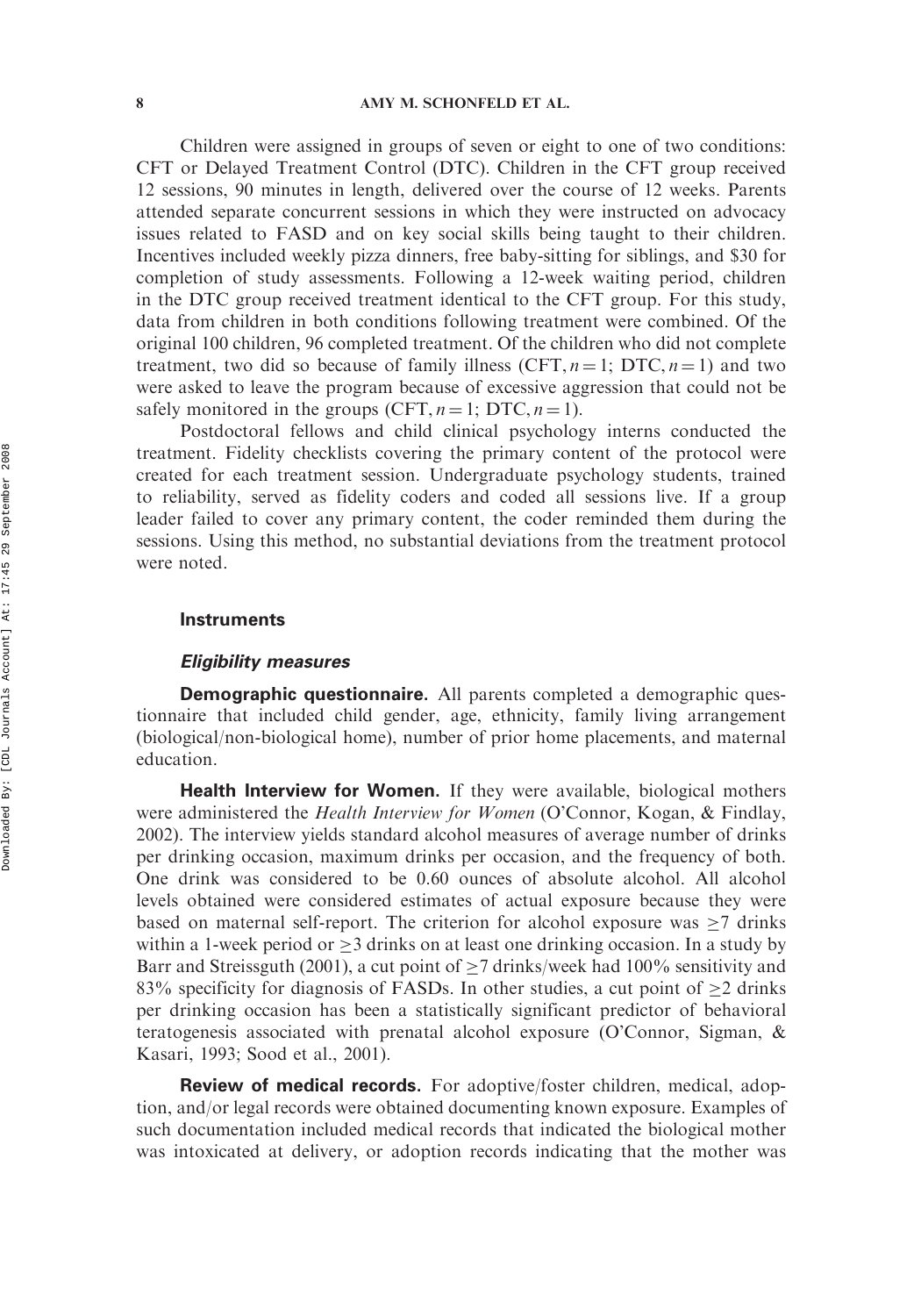observed to drink heavily during pregnancy by a reliable collateral source. Detailed information regarding exact quantity and frequency of maternal alcohol use was not always available from the records, but provided sufficient information regarding maternal drinking during pregnancy. Because many children with prenatal alcohol exposure are either adopted or in foster care, it is often necessary to rely on such records to assess the child's history of exposure, and is accepted practice in the scientific community when making a diagnosis of FAS or a related condition (Centers for Disease Control and Prevention, 2004).

**FASD diagnosis.** Children received a physical examination to assess for the presence of the diagnostic features of fetal alcohol spectrum disorders (FASD) using the Diagnostic Guide for Fetal Alcohol Spectrum Disorders (Astley, 2004). This system uses a four-digit diagnostic code reflecting the magnitude of expression of four key diagnostic features of prenatal alcohol exposure: (1) growth deficiency; (2) the FAS facial phenotype, including short palpebral fissures, flat philtrum, and thin upper lip; (3) CNS dysfunction; and (4) gestational alcohol exposure. Using the four-digit diagnostic code, the magnitude of expression of each feature was ranked independently on a 4-point scale with 1 reflecting complete absence of the FAS feature and 4 reflecting the full manifestation of the feature. The study physician administered this examination after achieving reliability with the lead investigator who was trained by Dr. Astley.

**Kaufman Brief Intelligence Test (K-BIT).** The *K-BIT* is a brief, individually administered measure of verbal and nonverbal intelligence (Kaufman & Kaufman, 1990) composed of two subtests: Vocabulary and Matrices. The Vocabulary subtest was used as an eligibility criterion to ensure that study participants could understand the verbal components of the treatment. The split-half reliability coefficients for the Vocabulary IQ score for children aged 6 to 12 years averages 0.91 with test–retest reliability of 0.86 and construct validity with the WISC-R of 0.78.

Vineland Adaptive Behavior Scales, Interview Edition, Survey Form **(VABS).** The *VABS* is an interview designed to elicit a parent's assessment of their child's adaptive functioning in four domains: communication, daily living (self help), social, and motor skills (Sparrow et al., 1984). Standard scores ( $M = 100$ ;  $SD = 15$ ) are derived for each of these domains, as well as for an Adaptive Behavior Composite, which reflects functioning across all domains. The child's Socialization standard score was used as an index of their general level of adaptive functioning. The Socialization scale demonstrates good internal consistency (split-half reliability 0.78–0.94), test–retest (0.98), and inter-rater reliability (0.96). Higher scores on the Socialization Scale indicate better adaptive functioning. The sample mean Socialization standard score was  $62.83$  ( $SD = 8.04$ ).

# EF predictor measure

The Behavior Rating Inventory of Executive Functioning (BRIEF). The BRIEF is a parent report measure of the child's executive functioning standardized for children ages 5–18 (Gioia et al., 2000) This scale reports high internal consistency (Cronbach's alpha  $= 0.80 - 0.98$ ) and test–retest reliability for normative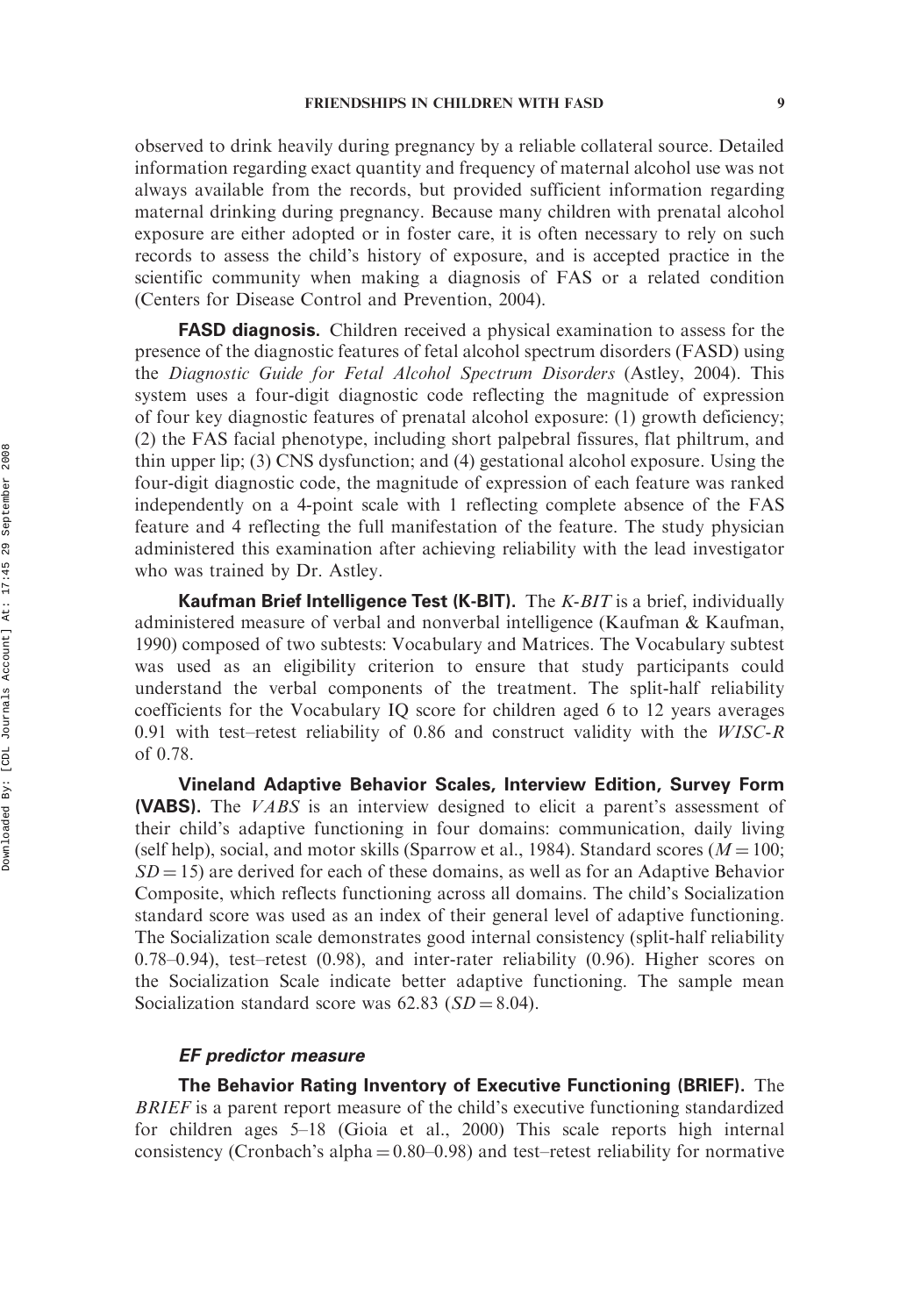(0.81) and clinical (0.79) samples. Convergent validity has been established with other measures of inattention, impulsivity, and learning skills and divergent validity has been demonstrated against measures of emotional and behavioral functioning. There are eight clinical subscales that comprise two indices: the Behavioral Regulation Index (BRI) and the Metacognition Index (MI). The BRI includes subscales of Inhibit (controls impulses), Shift (transitions and solves problems flexibly and as appropriate for a situation), and Emotional Control (monitors emotional responses appropriately). The MI includes Initiate (begins tasks independently), Working Memory (maintains information in mind during tasks in order to complete task), Plan/Organize (plans behavior to reach future goals and carries out steps in a systematic manner), Organization of Materials (keeps possessions and work/play spaces orderly), and Monitor (self-monitors work or behavior during and after tasks). The instrument is scaled using T-Scores of which a 65 (1.5 SD above the mean) or higher is considered clinically significant (higher scores indicate poorer executive functioning). Only the two major indices BRI and MI were used as predictor variables in the proposed models.

### Outcome measure

Social Skills Rating System (SSRS; Gresham & Elliott, 1990). Social skills were evaluated with the Social Skills Rating System, Parent Form at pretreatment baseline and at post-treatment. The SSRS measures a child's competence with respect to social skills, and also the extent to which problem behaviors of clinical significance are present. Two main scales comprise the SSRS: Social Skills and Problem Behaviors, presented as standard scores  $(M = 100; SD = 15)$ . The Social Skills scale measures cooperation, assertion, responsibility, and selfcontrol. Lower scores represent poorer social functioning. The Problem Behaviors scale measures internalizing, externalizing, and hyperactivity. Higher scores represent greater problem behaviors. The SSRS has high criterion related validity, correlating significantly with other established measures of child social and problem behaviors (Gresham & Elliott, 1990), high internal consistency (Cronbach's alpha  $= 0.87-0.94$ ) and test–retest reliability for parent ratings (0.65 and 0.87). Although some studies have called for a revised version of the SSRS-P consisting of fewer factors (Van Der Oord et al., 2005; Whiteside, McCarthy, & Miller, 2007), internal consistencies for cooperation, assertion, and self-control are acceptable (0.72–0.82) (Van der Oord et al., 2005). Further, the SSRS-P has been shown to accurately discriminate between children with and without a history of social problems (Whiteside et al., 2007) and between normal controls and an ADHD clinical sample (Van der Oord et al., 2005).

### Statistical analysis

**Tests for potential covariates.** When assessing possible associations between executive functioning and social skills treatment response, it is important to consider that these relations could be attributed to other factors. Before model testing, possible covariates (child age, gender, Vocabulary IQ, ethnicity, number of previous home placements, years of maternal education, and FAS diagnosis) were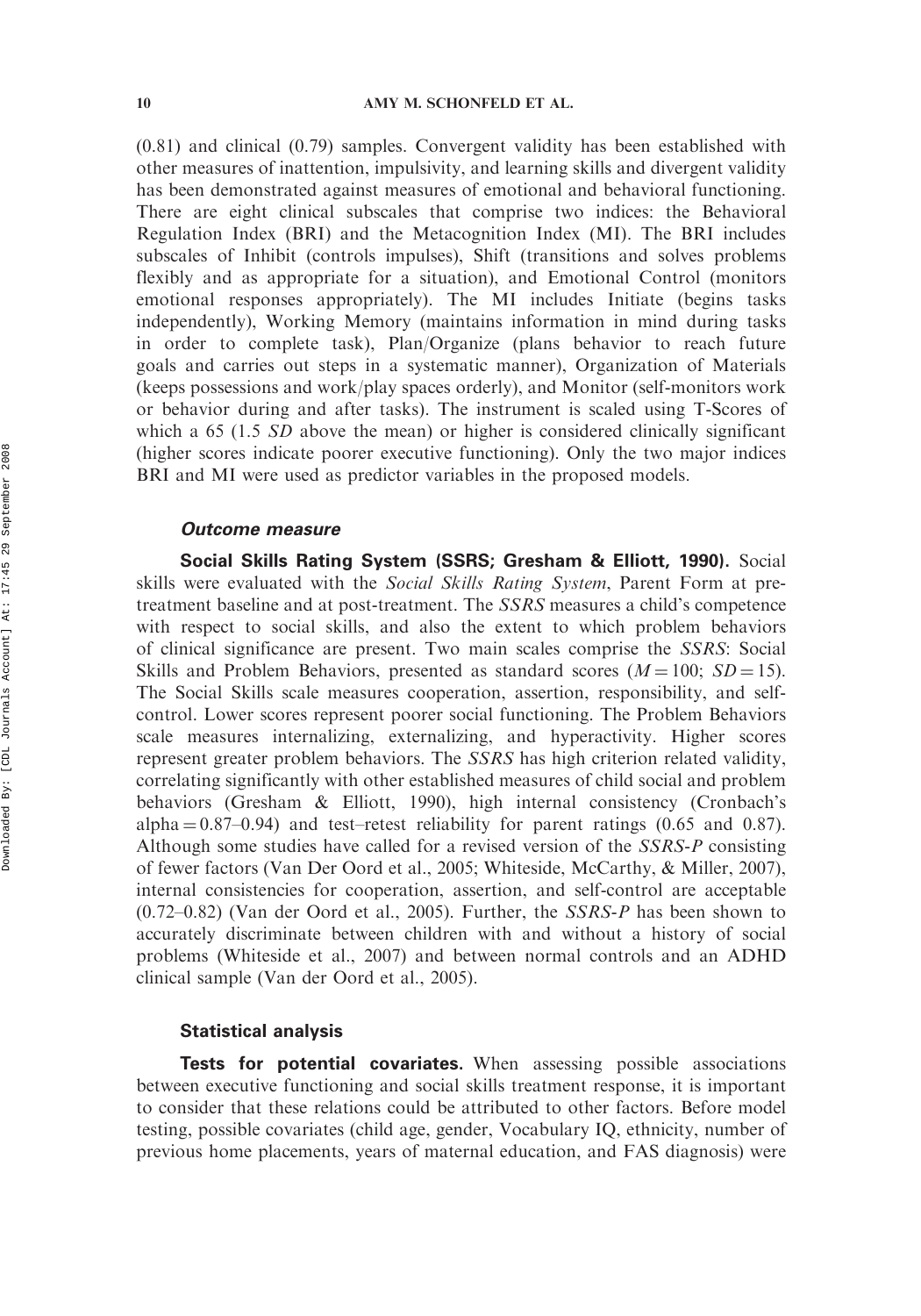selected for analyses based on literature suggesting that they might be associated with social skills treatment outcome. Zero-order correlations revealed no statistically significant relations between these variables and the parent ratings on the SSRS-P post-treatment Social Skill or Problem Behavior scales ( $p_s > .05$ ) so they were not included in model testing.

**Regression models.** Four models were tested in this study. (1) Posttreatment SSRS Social Skills scores regressed on BRIEF BRI; (2) post-treatment SSRS Problem Behaviors scores regressed on BRIEF BRI; (3) post-treatment SSRS Social Skills scores regressed on BRIEF MI; and (4) post-treatment SSRS Problem Behaviors scores regressed on BRIEF MI. In all analyses, baseline measures of SSRS Social Skills or Problem Behaviors prior to treatment were included in the models to control for initial levels effects. Independent variables were entered simultaneously for each regression model. The statistical significance of each model,  $R^2$ , and standardized beta coefficients were calculated.

## RESULTS

# Model testing behavioral regulation and response to CFT

The overall model testing the association between social skills treatment response and BRI was significant,  $F(2, 92) = 11.63$ ;  $p < .001$ ,  $R^2 = .20$ . Analysis revealed that BRI was a significant predictor of social skills outcome ( $p < .05$ ) after controlling for initial levels. According to parent report, higher levels of child selfregulation resulted in more improvement in social skills functioning following CFT (Table 3). Similarly, the model examining the relation of BRI to problem behavior treatment outcome was significant,  $F(2, 92) = 51.46$ ;  $p < .001$ ,  $R^2 = .53$ . After controlling for initial levels, analysis revealed that BRI was a marginally significant predictor of a decrease in problem behaviors ( $p = .057$ ) following CFT (Table 3).

### Model testing metacognition and response to CFT

Results of model testing revealed that metacognition, as measured by the BRIEF MI scale, was not related to an improvement in social skills or to a decrease in problem behaviors following CFT (Table 3).

### Clinical significance

In order to examine the clinical significance of study findings, analyses were conducted dividing groups into those children with and without clinically significant Behavioral Regulation (BRI) scores on the BRIEF. Children were divided into those with a BRI score of  $\geq 65$  (1.5 *SD* above the mean;  $M = 50$ , *SD* = 10), defined as the clinical group, and those with BRI scores  $\lt 65$ , defined as the non-clinical group. Two repeated measures ANOVAs examining  $BRI \times Time$  (pre-treatment and post-treatment) were conducted with parent ratings of Social Skills or Problem Behaviors on the SSRS as the dependent variables. Results revealed that while both groups showed improvement in their social skills and a decrease in their problem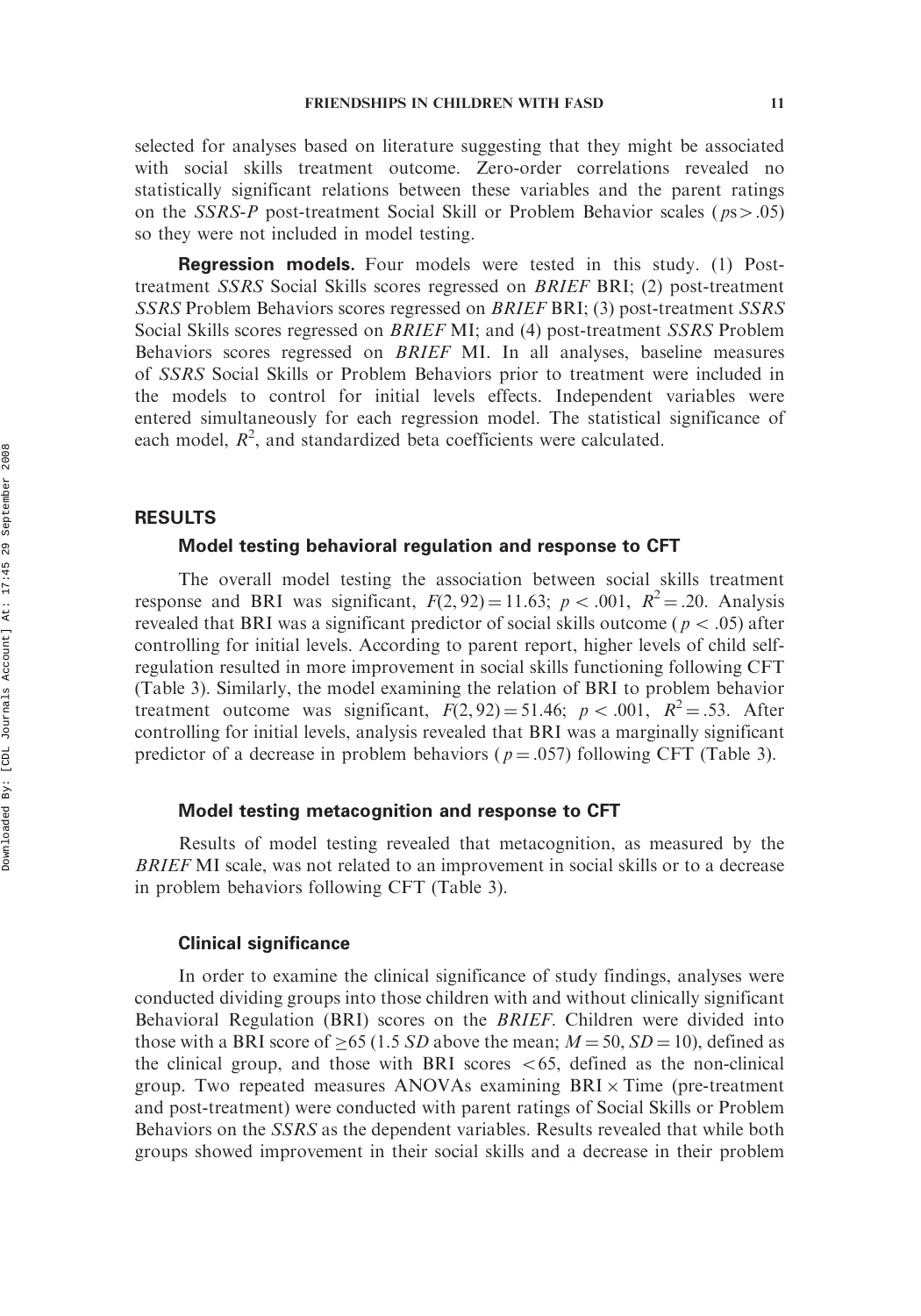|                               | $\boldsymbol{F}$ | $\beta$    | B(SE)         | $R^2$ (Adjusted $R^2$ ) |
|-------------------------------|------------------|------------|---------------|-------------------------|
| <b>SSRS-Social Skills</b>     | $11.63***$       |            |               | 0.20(0.18)              |
| Baseline Social Skills        |                  | $0.31**$   | 0.35(0.12)    |                         |
| <b>BRIEF BRI</b>              |                  | $-0.21*$   | $-0.25(0.13)$ |                         |
| <b>SSRS-Problem Behaviors</b> | $51.46***$       |            |               | 0.53(0.52)              |
| Baseline Problem Behaviors    |                  | $0.59***$  | 0.60(0.10)    |                         |
| <b>BRIEF BRI</b>              |                  | $0.18^{+}$ | 0.21(0.11)    |                         |
| <b>SSRS-Social Skills</b>     | 9.97***          |            |               | 0.18(0.16)              |
| Baseline Social Skills        |                  | $0.38***$  | 0.42(0.11)    |                         |
| <b>BRIEF MI</b>               |                  | $-0.11$    | $-0.16(0.14)$ |                         |
| <b>SSRS-Problem Behaviors</b> | $47.73***$       |            |               | 0.51(0.50)              |
| Baseline Problem Behaviors    |                  | $0.71***$  | 0.72(0.08)    |                         |
| <b>BRIEF MI</b>               |                  | 0.02       | 0.03(0.12)    |                         |

Table 3 Prediction of response to children's friendship training

SSRS = Social Skills Rating System; BRIEF = Behavior Rating Inventory of Executive Functioning;  $BRI =$  Behavior Regulation Index;  $MI =$  Metacognition Index.

\*\*\*p < .01; \*\*p < .01; \*p < .05;  $^+p = .05$ .

behaviors following treatment (pre-treatment to post-treatment,  $F(1, 93) = 20.45$ ,  $p < .0001$  and  $F(1, 93) = 15.08$ ,  $p < .0001$ , Social Skills and Problem Behaviors, respectively), for those with non-clinical BRI scores  $( $65$ ), SSRS post-treatment$ Social Skills and Problem Behavior scores moved into the average range based on normative sample statistics  $(M = 100; SD = 15)$ . Children with non-clinical BRI scores received an average Social Skills score of 86.66 ( $SE = 2.03$ ) post treatment. In contrast, those with clinically elevated BRI scores achieved a SSRS Social Skills average score of 77.6 ( $SE = 1.45$ ), post-treatment,  $F(1, 93) = 13.04$ ;  $p < .0001$ . For SSRS Problem Behaviors, the average scores were 109.45 ( $SE = 1.97$ ) and 125.11 ( $SE = 1.40$ ) for the non-clinical and clinical BRI groups, respectively,  $F(1, 93) = 41.94; p < .0001.$ 

### **DISCUSSION**

Studies reveal that problems in EF are highly prevalent in children with FASDs and that these problems are associated with social skills deficits in this population (Rasmussen, 2005; Schonfeld et al., 2006). In this study demonstrated that behavioral regulation deficits predicted the effectiveness of social skills training for children with FASDs, regardless of general intellectual functioning. Specifically, the ability to control impulses, solve problems flexibly, and monitor emotional responses significantly predicted children's improvement in social skills and a marginal reduction in problem behaviors following CFT. Children scoring in the non-clinical range on the BRIEF BRI were able to achieve normative functioning with regard to their social skills and problematic behaviors following treatment. While some improvement was seen in children with poor behavioral regulation following treatment, this improvement did not result in normative functioning.

The ability to regulate one's own behavior and emotions is considered a frontal systems function involving interconnections between the cortical and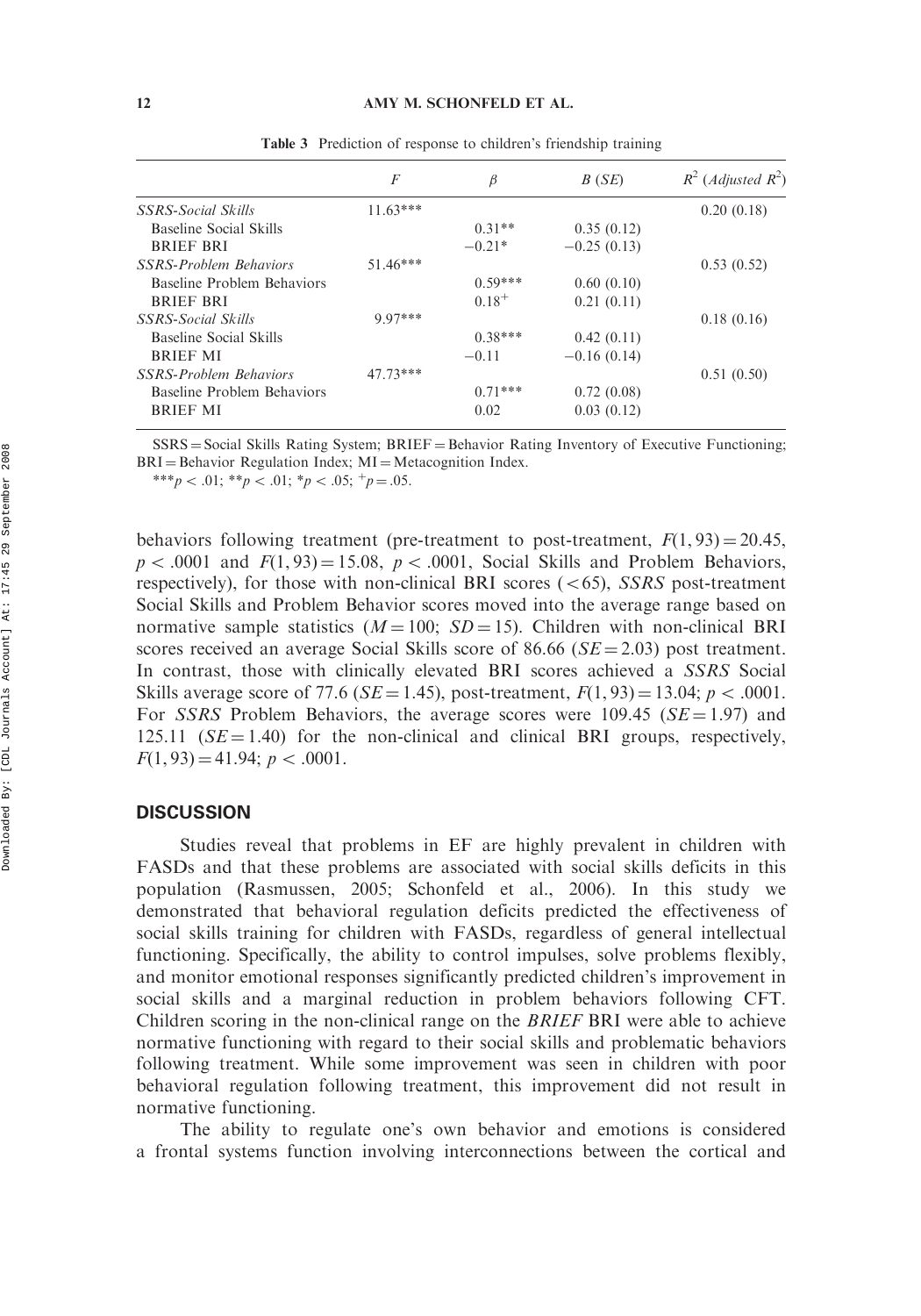subcortical regions of the brain. Behavioral regulation involves the ability to inhibit inappropriate behavior, anticipate consequences of actions, and an awareness of how one's behavior affects others (Lezak, 2004). These are all areas of behavioral functioning that have been documented as deficient in children with FASDs and have been associated with structural abnormalities in the brain following alcohol exposure in utero (Carmichael Olson, Feldman, Streissguth, Sampson, & Bookstein, 1998a; Carmichael Olson, Morse, & Huffine, 1998b; Kodituwakku, 2007; McGee & Riley, 2006; Rasmussen, 2005; Spadoni et al., 2007). Further, behavioral regulation is highly related to social competence. Poor emotional and behavioral regulation has been shown to be predictive of rejection, socially inappropriate behavior, and high rates of problem behaviors in third graders as rated by peers, teachers, and parents (Eisenberg, Pidada, & Liew, 2001). In addition, poor behavioral regulation is predictive of future social difficulties and poor peer status in very young children. Clearly, without these self-regulatory skills, social abilities are negatively affected and can help to explain why children with FASDs are more likely to have social deficits, such as poor-quality relationships and high rates of peer rejection (Thomas et al., 1998; Whaley et al., 2001). Importantly, inappropriate social behavior and few friendships put children at risk for delinquency (Kupersmidt, Coie, & Dodge, 1990) and problems with the law, secondary deficits that are prevalent in this population (Schonfeld et al., 2005; Streissguth et al., 2004).

Metacognition was unrelated to treatment response. In this study metacognition was defined as the child's ability to initiate activities, as well as to monitor behavior and to remember important tasks related to social interactions. It is possible that the inclusion of parents as monitors of their children's social encounters in this treatment decreased the need for the children to perform these tasks themselves. Various simple mnemonics were provided to parents to assist them in coaching their children at home. This strategy likely decreased demand on the children's memory so it is possible that the impact of factors related to MI was minimized. Alternatively, metacognition is less developed in young children, and thus might be less important at an early age for attaining social competence than the ability to modulate emotions and behavior using appropriate inhibitory control and flexibility in problem solving.

Some limitations emerge from this investigation. First, although not ideal, it is common in the literature on prenatal alcohol exposure to utilize retrospective accounts of alcohol exposure from the biological mother and/or to rely on records or collateral reports for this information, as was necessary for this study. However, previous research suggests that reasonably valid measures of prenatal drinking can be obtained post-natally (Ernhardt, Morrow-Tlucak, & Sokol, 1988; O'Connor & Paley, 2005). Second, children with mental retardation were not included in this study because CFT was designed for children without substantial cognitive delays. As this limits the representation of prenatally exposed children in the sample, it is possible that as child IQ decreases into the range of mental retardation, ratings of EF and social skills would be more dependent on general intellectual functioning than was found in this study. Third, parent ratings were used for both the executive function predictor measures and the response to social skills treatment outcomes. Although the use of the same reporter for both measures may result in response bias, parents did not uniformly report both domains of EF as predictive of response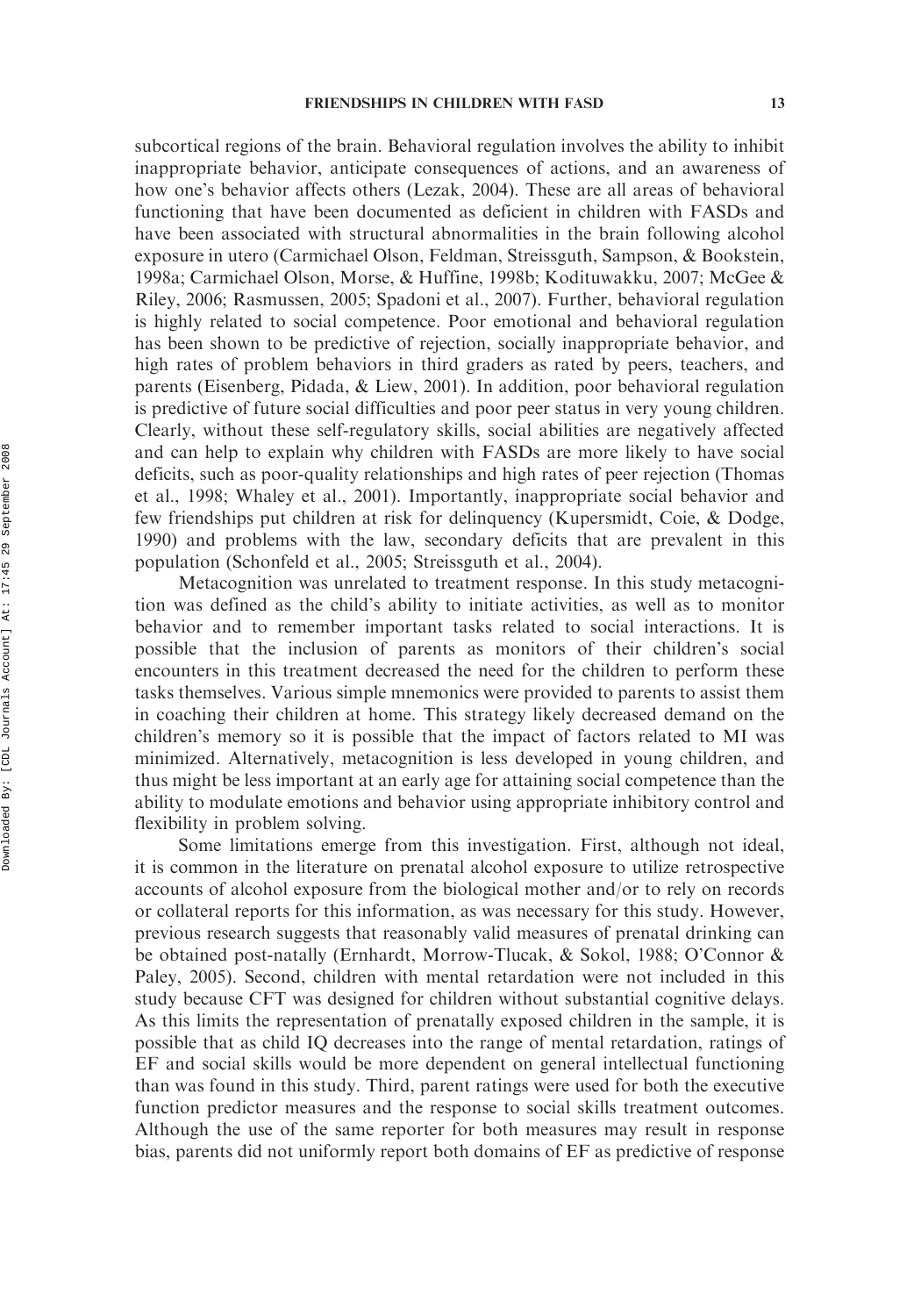to social skills training. Specifically, parents endorsed behavioral regulation, but not metacognition, as predictive of response to treatment. Fourth, direct laboratory measures corresponding to behaviors associated with EF and domains of the BRIEF were not obtained for the children in this sample. The BRIEF is but one parent report measure of daily functioning in executive domains. Ideally, both a report of functional executive skills plus measures obtained from direct observation of child behavior would be optimal.

In summary, children's abilities to control impulses, readily transition, and solve problems in a flexible manner predicted parent reports of improvement in social skills and marginally significant decreases in problematic behaviors as a result of CFT. The results of this study suggest that the behavioral regulation aspect of executive functioning is related to change in social competence outcomes following treatment and that deficits in EF must be considered when designing any treatment procedure for children with FASDs. For example, some of the strategies used in this intervention to facilitate learning in children with prenatal alcohol exposure included increased use of verbal prompts, modeling, role playing, regular review of clear and explicit rules, and homework rehearsal (Laugeson et al., 2007). This study supports the importance of considering the neurocognitive limitations of children with prenatal alcohol exposure when designing treatment programs and the notion that children with this developmental disability can benefit from specifically tailored interventions.

### ACKNOWLEDGEMENTS

This research was supported by NIAAA grant F32 AA013775 to AMS and the Centers for Disease Control and Prevention Grant U84-CCU920158 to M. O'Connor as part of Project Bruin Buddies. The contents do not necessarily represent the positions or policies of the Centers for Disease Control and Prevention and endorsement by the Federal Government should not be assumed.

# **REFERENCES**

- Astley, S. J. (2004). Diagnostic guide for fetal alcohol spectrum disorders: The 4 digit diagnostic code (3rd ed., Vol. 3). Seattle, WA: University of Washington.
- Barr, H. M., & Streissguth, A. P. (2001). Identifying maternal self reported alcohol use associated with fetal alcohol spectrum disorders. Alcoholism: Clinical and Experimental Research, 25(2), 283–287.
- Black, B., & Hazen, N. L. (1990). Social status and patterns of communication in acquainted and unacquainted preschool children. Developmental Psychology, 26, 379–387.
- Carmichael Olson, H., Feldman, J. J., Streissguth, A. P., Sampson, P. D., & Bookstein, F. L. (1998a). Neuropsychological deficits in adolescents with fetal alcohol syndrome: Clinical findings. Alcoholism: Clinical and Experimental Research, 22(9), 1998–2012.
- Carmichael Olson, H., Morse, B. A., & Huffine, C. (1998b). Development and psychopathology: Fetal alcohol syndrome and related conditions. Seminars in Clinical Neuropsychiatry, 3, 262–284.
- Centers for Disease Control & Prevention (2004). Fetal Alcohol Syndrome: Guidelines for referral and diagnosis. Atlanta, GA: Department of Health and Human Services.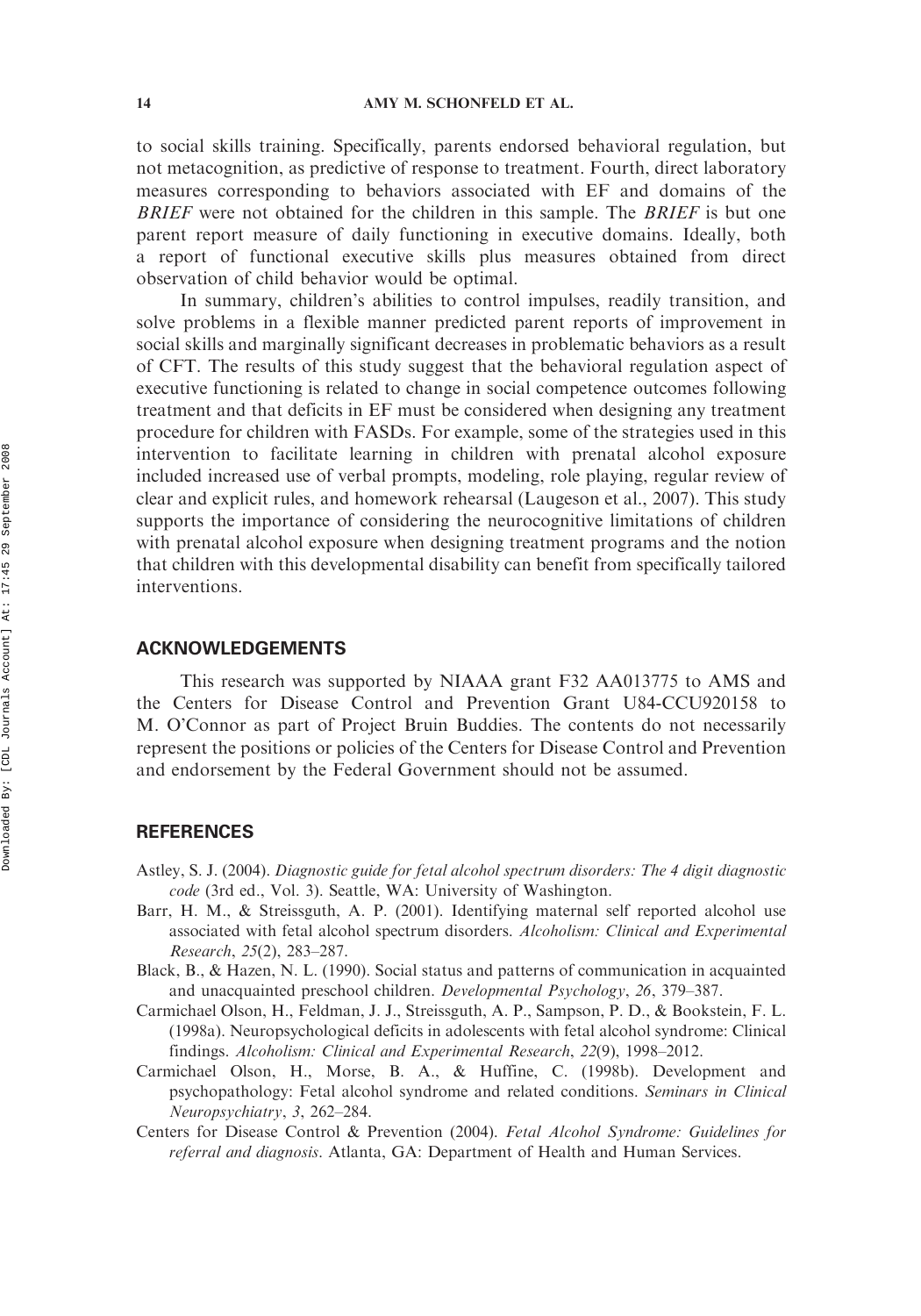- Chudley, A. E., Conry, J., Cook, J. L., Loock, C., Rosales, T., & LeBlanc, N. (2005). Fetal alcohol spectrum disorder: Canadian guidelines for diagnosis. Canadian Medical Association Journal, 172(5 Suppl 5), S1–S21.
- Cummings, J. L. (1993). Frontal–subcortical circuits and human behavior. Archives of Neurology, 50, 873–880.
- DuPaul, G. J., & Eckert, T. L. (1994). The effects of social skills training curricula: Now you see them, now you don't. School Psychology Quarterly, 9, 113-132.
- Eisenberg, N., Pidada, S., & Liew, J. (2001). The relations of regulation and negative emotionality to Indonesian children's social functioning. *Child Development*, 72(6), 1747–1763.
- Ernhardt, C. B., Morrow-Tlucak, M., & Sokol, R. J. (1988). Under-reporting of alcohol use in pregnancy. Alcoholism: Clinical and Experimental Research, 12, 506–511.
- Fishbein, D. H., Hyde, C., Eldreth, D., Paschall, M. J., Hubal, R., Das, A., et al. (2005). Neurocognitive skills moderate urban male adolescents' responses to preventive intervention materials. Drug and Alcohol Dependence, 82(1), 47–60.
- Frankel, F. (1996). Good friends are hard to find: Help your child find, make and keep friends. Pasadena, CA: Perspective Publishing.
- Frankel, F. (2005). Parent-assisted children's friendship training. In E. D. Hibbs & P. S. Jensen (Eds.), Psychosocial treatments for child and adolescent disorders: Empirically based approaches (pp. 693–715). Washington, DC: American Psychological Association.
- Frankel, F., & Myatt, R. (2003). Children's friendship training. New York: Brunner-Routledge Publishers.
- Frankel, F., Myatt, R., & Cantwell, D. P. (1995). Training outpatient boys to conform with the social ecology of popular peers: Effects on parent and teacher ratings. Journal of Clinical Child Psychology, 24, 300–310.
- Frankel, F., Myatt, R., Cantwell, D. P., & Feinberg, D. T. (1997). Parent assisted children's social skills training: Effects on children with and without attention-deficit hyperactivity disorder. Journal of the Academy of Child & Adolescent Psychiatry, 36, 1056–1064.
- Frankel, F., Myatt, R., & Feinberg, D. (2007). Parent-assisted friendship training for children with autism spectrum disorders: Effects of psychotropic medication. Child Psychiatry and Human Development, 37, 337–346.
- Gelb, R., & Jacobson, J. L. (1988). Popular and unpopular children's interactions during cooperative and competitive peer group activities. Journal of Abnormal Child Psychology, 16(3), 247–261.
- Gioia, G. A., Isquith, P. K., Guy, S. C., & Kenworthy, L. (2000). Behavior Rating Inventory of Executive Function. Lutz, FL: Psychological Assessment Resources, Inc.
- Gresham, F. M., & Elliott, S. N. (1990). The Social Skills Rating System. Circle Pines MN: American Guidance Service.
- Jeret, J. S., Serur, D., Wisniewski, K., & Fisch, C. (1986). Frequency of agenesis of the corpus callosum in the developmentally disabled population as determined by the computerized tomography. Pediatric Neuroscience, 12, 101–103.
- Johnson, V. P., Swayze, V. W. II., Sato, Y., & Andreasen, N. C. (1996). Fetal alcohol syndrome: Craniofacial and central nervous system manifestations. American Journal of Medical Genetics, 61, 329–339.
- Jones, K. L., & Smith, D. W. (1973). Recognition of the fetal alcohol syndrome in early infancy. The Lancet, 2, 999–1001.
- Kaufman, A. S., & Kaufman, N. L. (1990). Kaufman Brief Intelligence Test. Circle Pines, MN: American Guidance Service.
- Kavale, K. A., Mathur, S. R., Forness, S. R., Rutherford, R. B. Jr, & Quinn, M. M. (1997). Effectiveness of social skills training for students with behavior disorders: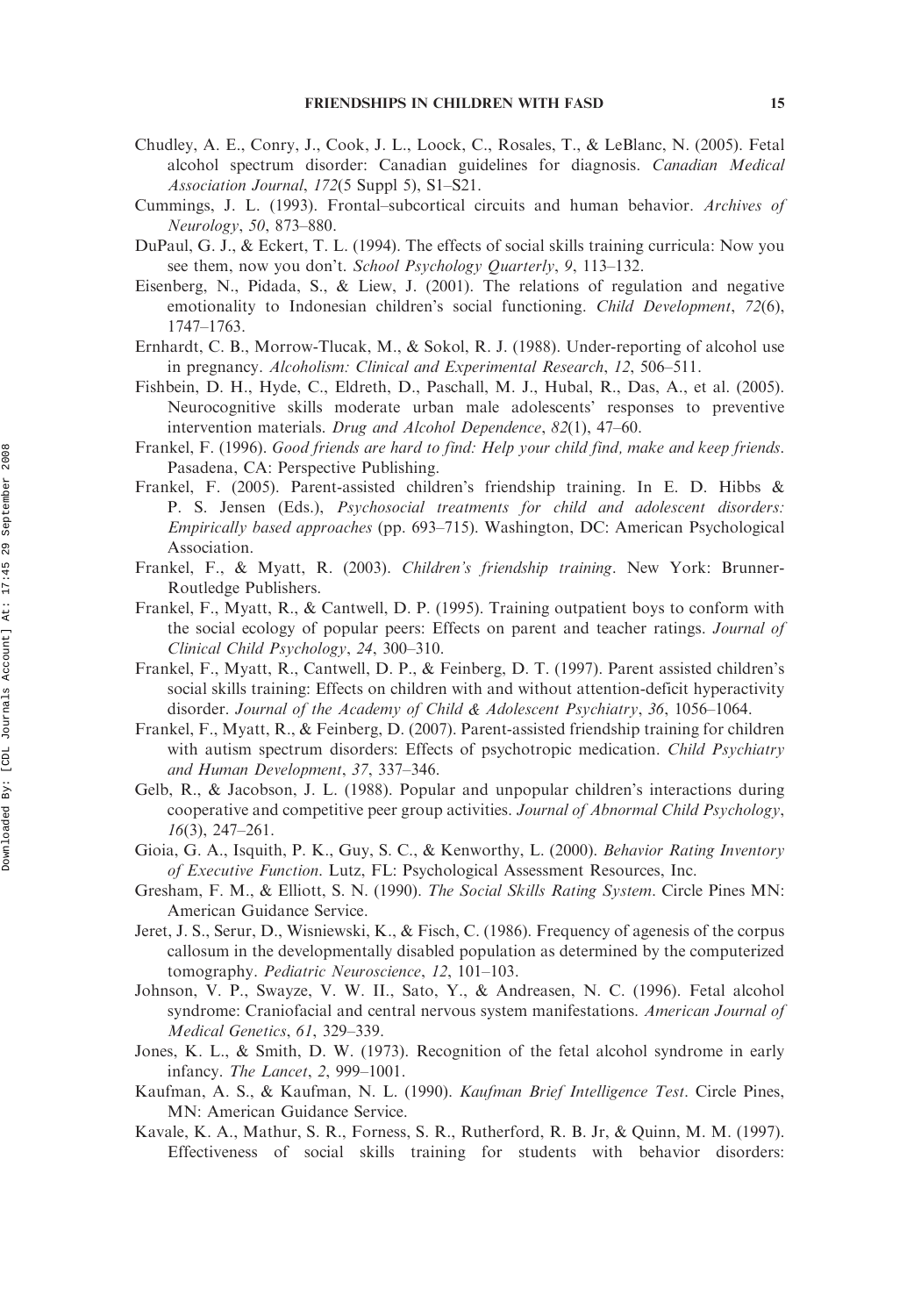A meta-analysis. In T. E. Scruggs & M. A. Mastropieri (Eds.), Advances in learning and behavioral disabilities (pp. 1–26). Greenwich, CT: JAI Press.

- Kodituwakku, P. W. (2007). Defining the behavioral phenotype in children with fetal alcohol spectrum disorders: A review. Neuroscience and Biobehavioral Reviews, 31, 192–201.
- Kodituwakku, P. W., Kalberg, W., & May, P. A. (2001). The effects of prenatal alcohol exposure on executive functioning. Alcohol Research and Health, 25(3), 192–198.
- Kupersmidt, J. B., Coie, J. D., & Dodge, K. A. (1990). The role of poor peer relationships in the development of disorder. In S. R. Asher & J. D. Coie (Eds.), Peer rejection in childhood (pp. 274–305). Cambridge, UK: Cambridge University Press.
- Laugeson, E. A., Paley, B., Schonfeld, A. M., Carpenter, E. M., Frankel, F., & O'Connor, M. J. (2007). Adaptation of the Children's Friendship Training program for children with fetal alcohol spectrum disorders. Child  $\&$  Family Behavior Therapy, 29(3), 57–69.
- Lezak, M. D. (2004). Neuropsychological assessment (4th ed.). New York: Oxford University Press.
- May, P. A., & Gossage, J. P. (2001). Estimating the prevalence of fetal alcohol syndrome: A summary. Alcohol Research and Health, 25, 159–167.
- McEvoy, R. E., Rogers, S. J., & Pennington, B. F. (1993). Executive function and social communication deficits in young autistic children. Journal of Child Psychology and Psychiatry, 34(4), 563–578.
- McGee, C. L., & Riley, E. P. (2006). Brain imaging and fetal alcohol spectrum disorders. Annali dell'Istituto superiore di sanità, 42(1), 46–52.
- Nash, K., Sheard, E. D., Williamson, M., Noseworthy, M., Desrocher, M., & Rovet, J. (2006a). Does metabolic functioning correlate with social functioning in children with fetal alcohol spectrum disorder? Poster presented at the annual meeting of the Fetal Alcohol Spectrum Disorders Study Group (FASDSG), Baltimore, Maryland.
- Nash, K., Williamson, M., Sheard, E. D., Desrocher, M., Noseworthy, M., Blaser, S., et al. (2006b). Oxidative stress in the metabolic functioning of children with FASD. Poster presented at the annual meeting of the Imaging Network Ontario, Toronto, Ontario.
- National Organization for Fetal Alcohol Syndrome (2006). FASD: What the foster care system should know. [National Organization for Fetal Alcohol Syndrome website]. Retrieved October 15, 2006 from: http://www.nofas.org/MediaFiles/PDFs/factsheets/ fostercare.pdf
- O'Connor, M. J., Frankel, F., Paley, B., Schonfeld, A. M., Carpenter, E., Laugeson, E. A., et al. (2006). A controlled social skills training for children with fetal alcohol spectrum disorders. Journal of Consulting and Clinical Psychology, 74(4), 639–648.
- O'Connor, M. J., Kogan, N., & Findlay, R. (2002). Prenatal alcohol exposure and attachment behavior in children. Alcoholism: Clinical and Experimental Research, 26(10), 1592–1602.
- O'Connor, M. J., & Paley, B. (2005). The relationship of prenatal alcohol exposure and the postnatal environment to child depressive symptoms. Journal of Pediatric Psychology, 31, 50–64.
- O'Connor, M. J., Sigman, M., & Kasari, C. (1993). Interactional model for the association among maternal alcohol consumption, mother–infant characteristics and infant cognitive development. Infant Behavior and Development, 16, 177–192.
- Parke, R. D., Neville, B., Burks, V. M., Boyum, L. A., & Carson, J. L. (1994). Family–peer relationship: A tripartite model. In R. D. Parke & S. G. Kellam (Eds.), *Exploring family* relationships with other social contexts (pp. 115–145). Hillsdale, NJ: Lawrence Erlbaum Associates Inc.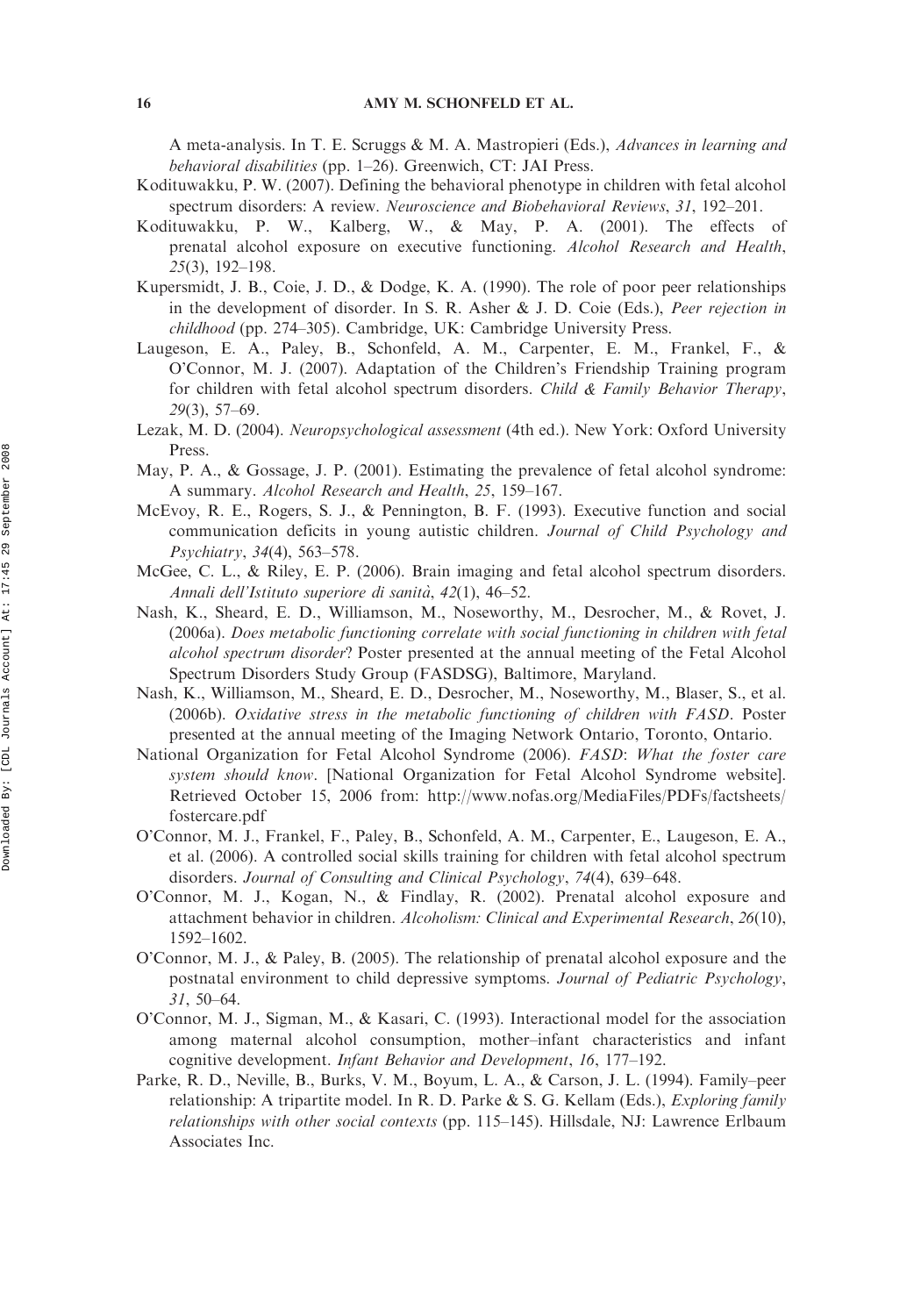- Rasmussen, C. (2005). Executive functioning and working memory in fetal alcohol spectrum disorder. Alcoholism: Clinical and Experimental Research, 29(8), 1359–1367.
- Rasmussen, C., Horne, K., & Witol, A. (2006). Neurobehavioral functioning in children with fetal alcohol spectrum disorder. Child Neuropsychology, 12, 453–468.
- Riley, E. P., McGee, C. L., & Sowell, E. R. (2004). Teratogenic effects of alcohol: A decade of brain imaging. American Journal of Medical Genetics Part C, 127C, 35–41.
- Rose, A. J., & Asher, S. R. (1999). Children's goals and strategies in response to conflicts within a friendship. *Developmental Psychology*, 35, 69–79.
- Schonfeld, A. M., Mattson, S. N., & Riley, E. P. (2005). Moral maturity and delinquency following prenatal alcohol exposure. Journal of Studies on Alcohol, 66(4), 545–554.
- Schonfeld, A. M., Paley, B., Frankel, F., & O'Connor, M. J. (2006). Executive functioning predicts social skills following prenatal alcohol exposure. Child Neuropsychology, 12, 439–452.
- Schweizer, T. A., Levine, B., Rewilak, D., O'Connor, C., Turner, G., Alexander, M. P., et al. (2008). Rehabilitation of executive functioning after focal damage to the cerebellum. Neurorehabilitation and Neural Repair, 22(1), 72–77.
- Sood, B., Delancey-Black, V., Covington, C., Nordstrom-Klee, B., Ager, J., Templin, T., et al. (2001). Prenatal alcohol exposure and childhood behavior at age 6 to 7 years: I. Dose–response effect. Pediatrics, 108(2), 1–9.
- Sokol, R. J., Delaney-Black, V., & Nordstrom, B. (2003). Fetal alcohol spectrum disorder. Journal of the American Medical Association, 290, 2996–2999.
- Sowell, E. R., Thompson, P. M., Mattson, S. N., Tessner, K. D., Jernigan, T. L., Riley, E. P., et al. (2001). Voxel-based morphometric analyses of the brain in children and adolescents prenatally exposed to alcohol. Neuroreport, 12, 515–523.
- Spadoni, A. D, McGee, C. L., Fryer, S. L., & Riley, E. P. (2007). Neuroimaging and fetal alcohol spectrum disorders. Neuroscience and Biobehavioral Reviews, 31, 239–245.
- Sparrow, S., Balla, D., & Cicchetti, D. V. (1984). The Vineland Adaptive Behavior Scales. Circle Pines, MN: American Guidance Service.
- Stratton, K., Howe, C., & Battaglia, F. (Eds.) (1996). Fetal Alcohol Syndrome: Diagnosis, Epidemiology, Prevention, and Treatment. Washington, DC: National Academy Press.
- Streissguth, A. P., Bookstein, F. L., Barr, H. M., Sampson, P. D., O'Malley, K., & Kogan Young, J. (2004). Risk factors for adverse life outcomes in fetal alcohol syndrome and fetal alcohol effects. Developmental and Behavioral Pediatrics, 25(4), 228–238.
- Swayze, V. W., Johnson, V. P., Hanson, J. W., Piven, J., Sato, Y., Giedd, J. N., et al. (1997). Magnetic resonance imaging of brain anomalies in fetal alcohol syndrome. Pediatrics, 99, 232–240.
- Thomas, S. E., Kelly, S. J., Mattson, S. N., & Riley, E. P. (1998). Comparison of social abilities of children with fetal alcohol syndrome to those of children with similar IQ scores and normal controls. Alcoholism: Clinical and Experimental Research, 22(2), 528–533.
- Van der Oord, S., Van der Meulen, E. M., Prins, P. J. M., Oosterlaan, J., Buitelaar, J. K., & Emmelkamp, P. M. G. (2005). A psychometric evaluation of the social skills rating system in children with attention deficit hyperactivity disorder. Behaviour Research and Therapy, 43, 733–746.
- Warren, K., Floyd, L., Calhoun, F., Stone, D., Bertrand, J., Streissguth, A., et al. (2004). Consensus statement on FASD. Washington, DC: National Organization on Fetal Alcohol Syndrome.
- Warschausky, S., Giacoletti Argento, A., Hurvitz, E., & Berg, M. (2003). Neuropsychological status and social problem solving in children with congenital or acquired brain dysfunction. Rehabilitation Psychology, 48(4), 250–254.